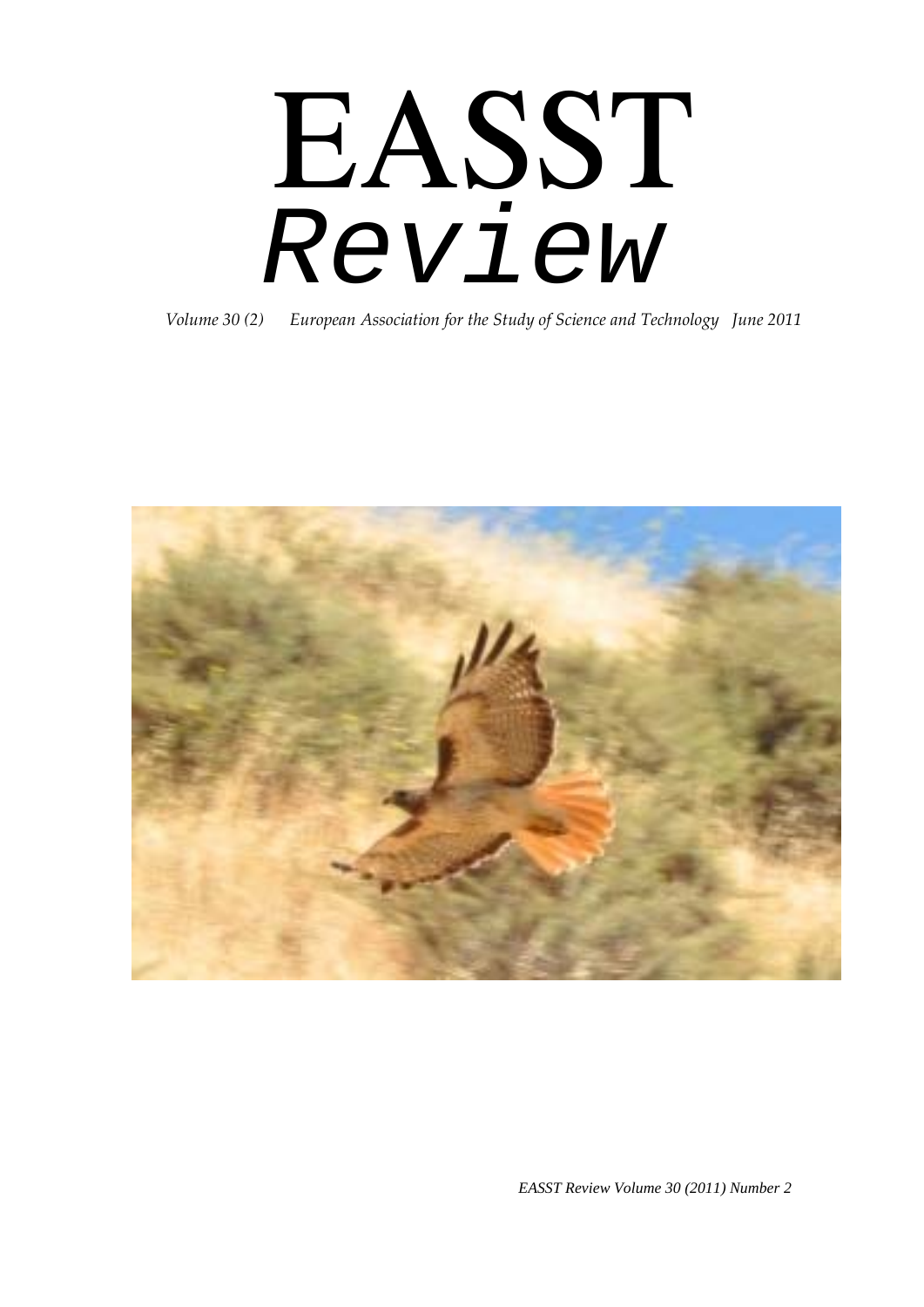*Editor: Ann Rudinow Saetnan (NTNU) Tel:(+47) 73 59 17 86 (Saetnan) email:annrs@svt.ntnu.no* 

*Membership queries: admin@easst.net EASST Review on the Web: http://www.easst.net* 

*Contributing Editors: Andrew Jamison (University of Aalborg) Harald Rohracher (Graz) Paul Wouters (Virtual Knowledge Studio, Royal Academy of Sciences, Netherlands)* 

#### *Council of the European Association for the Study of Science and Technology:*

*Marc Audetat (University of Lausanne) Ingmar Lippert (student representative) Pierre-Benoit Joly (National Institute of Agronomic Research, Paris*) *Laura Watts (IT University of Copenhagen) Attila Bruni (University of Trento) Fred Steward, President (Policy Studies Institute, Westminster University) Estrid Sørensen (Humboldt University, Berlin) Harro van Lente (University of Utrecht) Claire Waterton (Lancaster University) Judy Wajcman (President of the Society for Social Studies of Science, ex-officio)* 

#### *EASST's Institutional Members:*

*Interuniversity Research Center (IFZ), Graz Science Museum Library, London Section for Science & Technology Studies, University of Göteborg RCSS, University of Edinburgh Faculteit der Cultuurwetenschappen, University of Maastricht Department of Sociology, University of Surrey Institute for Science, Innovation and Society, Saïd Business School, University of Oxford* 

*Dept. Of Technology and Social Change, Linkoping University* 

*Europaeische Akademie zur Erforschung von Folgen wissenschaftlich-technischer Entwicklungen Department of Sociology/SATSU, University of York* 

*EASST Review (ISSN 1384-5160) is published quarterly, in March, June, September and December. The Association's journal was called the EASST Newsletter through 1994.* 

*Subscription: Individual membership fee: EUR 40 annual. Reduced two- and three-year membership available. Students and citizens of Eastern European & developing countries pay reduced rates on application EUR 25. Library rate is EUR 45.* 

*Please note that subscriptions can also be made through the EASST website.* 

*Member benefits: Travel stipends for Ph.D. students, young scholars and researchers from developing countries are available. Reduced registration rates for EASST events apply.* 

#### *EASST's Past Presidents:*

*Christine Hine, 2005-2008; Sally Wyatt, 2000- 2004; Rob Hagendijk, 1997-2000; Aant Elzinga, 1991-1997; Stuart Blume, 1987-1991; John Ziman, 1983-1986;Peter Weingart, 1982.* 

#### *EASST Review's Past Editors:*

*Chunglin Kwa, 1991 – 2006; Arie Rip, 1982- 1991; Georg Kamphausen, 1982.* 

*cover illustration: "In truth" Ann R. Sætnan*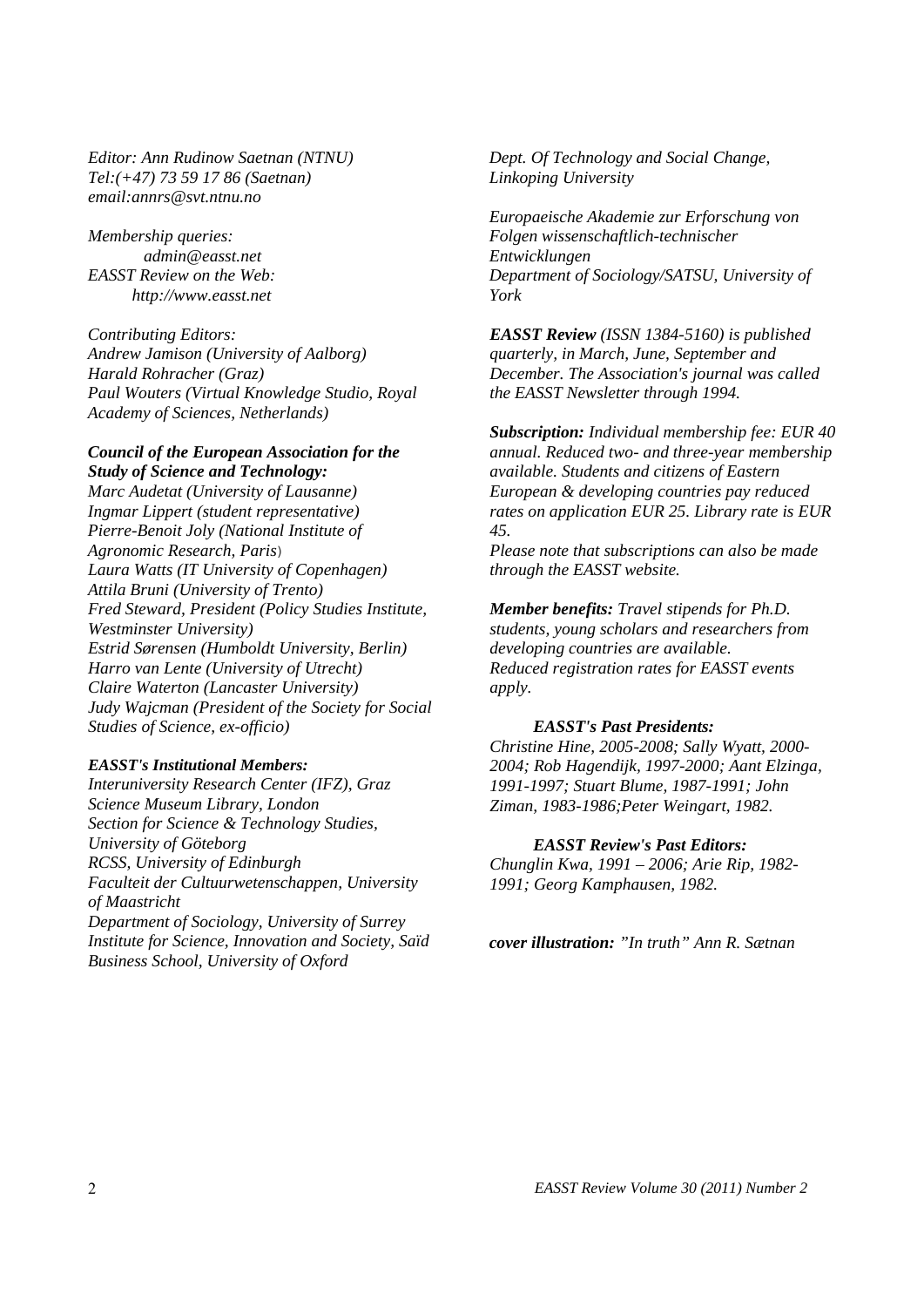# Does [...] matter? Editorial: Ann R. Sætnan

Readers are invited to fill in the title's blank with whatever they wish, but in my end-ofsabbatical musings I am inclined to think "out loud" as it were about three candidate terms – truth, place, and time – each of which have been proclaimed by some to be obsolete in light of post-modern theory and/or the latest in communications technologies.

**Truth:** Having spent my sabbatical largely in California, and having spent it among politically active and critical friends and family, issues about "truth" and "honesty" have loomed large from time to time, along with their logical opposites such as "lies" and "corruption". Let me state up front that I see the claim that constructivism(s) render truth obsolete to be a straw figure, a misrepresentation of constructivism designed to make it easier to critique. As a constructivist myself, I agree with Michael Lynch (2004) that there are many reasons "Why Truth Matters". I will not attempt to summarize that book in a fraction of even a long editorial. Rather, I will stick to my post-sabbatical musings, dodging away from the high stakes political episodes witnessed through the past year and drawing instead on one banal encounter on last Sunday's hike … or rather (just to remain truthful) a pair of encounters.

Here is how I recall them: On my outward-bound hike Sunday morning, I passed a pair of large eucalyptus trees, from which I heard plaintive cries that sounded to me like a hawk's – kriiiii, kriiii! Sure enough, there was a large hawk, perched on one bare branch high in one of the trees. A family of hikers came along and, seeing me photographing the hawk, studied it as well. The father asked if I knew what kind of bird it was. I replied that I'd left my field guide back in the car, but I thought it was a juvenile Red-Tailed Hawk (Buteo jamaicensis), since I thought I recognized the banded, not-yet-red tail and the speckled "vest" of that age and species of bird. If I was right, then it was calling out to its parents "Feeeeed me! Feeeeed me!" The family thanked me, saying this was fun to know, then hurried off to catch up with the youngest child who had spotted a small insect further up the trail. Hiking back on the same trail some hours later, I met another family as we all watched some Forster's Terns diving for fish. They told of having seen a pair of very large birds rise up from the hillside just above us. Not hawks, they thought, because they were much larger and had yellowish breasts. Well, I'd been told once that there were Golden Eagles nesting somewhere nearby, I thought just the other side of the hill, but didn't know where and had never seen them. Maybe they were as big as the family recalled, and maybe there is some sort of golden shine off their brown feathers? Around the next bend, however, I knew where some Red-Tailed Hawks were nesting. When we came around the bend, the hawks were still there – now both the juvenile and a parent bird, and very soon the other parent as well. But the family felt sure that these were not hawks. Too big, they thought, and look at that yellowish color of their breasts. These were the birds they'd seen, they thought, and might it be that the yellow tinge was the reference point for the name "Golden Eagle"? I was pretty sure that my field guide showed Golden Eagles as brown all over, but I didn't have it with me so I kept my council and for a while we all watched the birds as possibly Golden Eagles, enjoying the spectacle when one of the parent birds flew straight towards us – either hunting the ground below or trying to scare us off (see cover photo). When I got to the car, I checked my field guide. Sure enough, Golden Eagles are brown all over and half again as big; these birds were Red-Tailed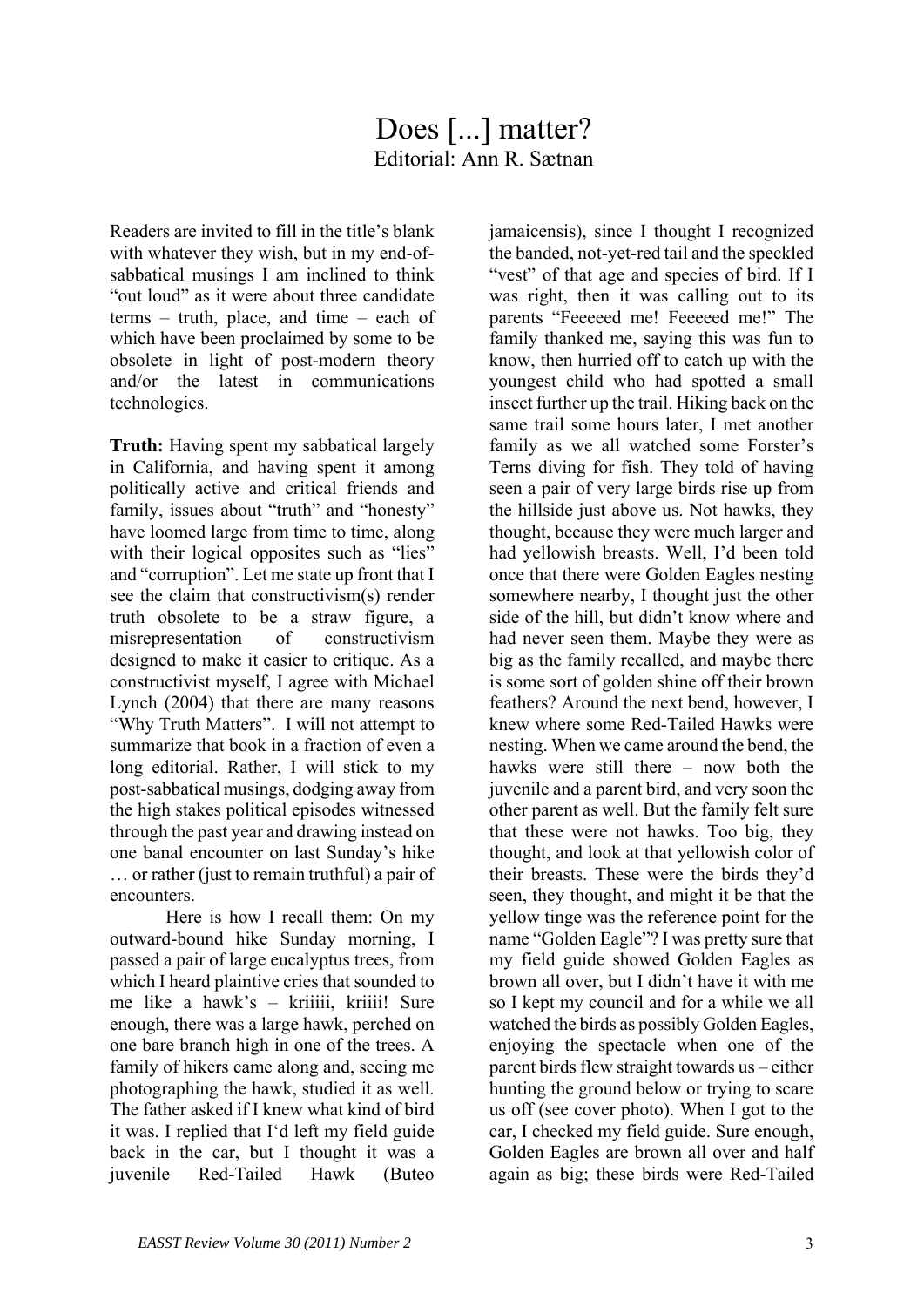Hawks. But did that matter?

The first family were happy to have a name to attach to the birds. Perhaps any name would do, as my "authority" as someone with a large camera and who claimed to own a field guide was apparently enough for them to accept the name I offered, even if I offered it along with disclaimers. The second family, in spite of my still showing those same badges of authority, were clearly happier to think of the birds as eagles. And truth be told, I was thrilled to consider the possibility myself, however unlikely I thought it to be. If the thrill of having seen "eagles" fed our common interest in wildlife, does it matter in retrospect that the second family and I were wrong, or that I was right in the bird-ID I offered the first family?

In the context of families out on a Father's Day hike, I think not. Even if the second family later checked, as I did, and found we were wrong, I think no harm was done to their interest in wildlife or sense of competence, as they can blame that old lady with her camera and non-present field guide for having encouraged them in the mistaken identification.

<span id="page-3-0"></span>But in other contexts, I do think the correct identification of species matters quite a bit. For instance, on the bird watcher forum where I post some of my photos: Folks there are patient with me as a newbie. They tolerate my ID errors and offer corrections. But I think they would soon lose patience with me if I persisted in misidentifying birds, perhaps even feel insulted that I took the hobby so offhandedly. I certainly do not want to insult them! And … uh oh! I said I would leave the high-stakes politics aside. I guess I lied. I think the correct identification of species matters to us all, amongst other reasons because species density, diversity and behaviors are indicators of the existence and consequences of and possible adaptations to global warming, and that is one set of issues where denial of (what I and many with me see as) convincing truths is leading to (what I and many with me see as) political

paralysis with (as I and many with me see it) devastating long-term consequences for humanity.

**Place:** Earlier that same day, driving in my car to the park, I was listening to one of the area's public radio stations. The program was an interview with a philosopher who had written a book about the concept of community. I thought perhaps this was Bruce B. Janz talking about his new book "Philosophy as if Place Mattered" (forthcoming). Somehow that title rings a mental bell, but I was driving and couldn't take notes and have since heard back from Janz that it wasn't he. Whoever it was, at one point the interviewer asked what the interviewee thought of the use of the term "community" to refer to so-called "virtual" or "on-line" social interactions. The interviewee responded that, while he did not want to disparage such communities, which clearly were meaningful and helpful to many (otherwise they would not come into being), he felt they lacked the heterogeneity of geographically defined communities – also known as "places". Because actual places in bounded space need social diversity to function well, by sharing that place we also come into contact with others who are, aside from their connection to the same place, quite different from ourselves – an important experience for building social virtues such as broad-mindedness, imagination, generosity etc. Furthermore – linking to another interview I heard that weekend, perhaps with Glenn Albrecht since it discussed the concepts *solastalgia* and *soliphilia* (Albrecht  $2010$  $2010$  $2010$ )1 – through affection for place, we may learn to nurture that place, protecting it from the degradations we come to realize we are inflicting upon the environment. Virtual communities, by contrast, are based on shared interests and focused on activities relating to those interests – World of

<u>.</u>

<sup>1</sup> Or perhaps it was the same interview and perhaps Albrecht cited points from and/or mentioned the forthcoming book by Janz, or perhaps some other person cited both. As I said, I was driving and could not take notes.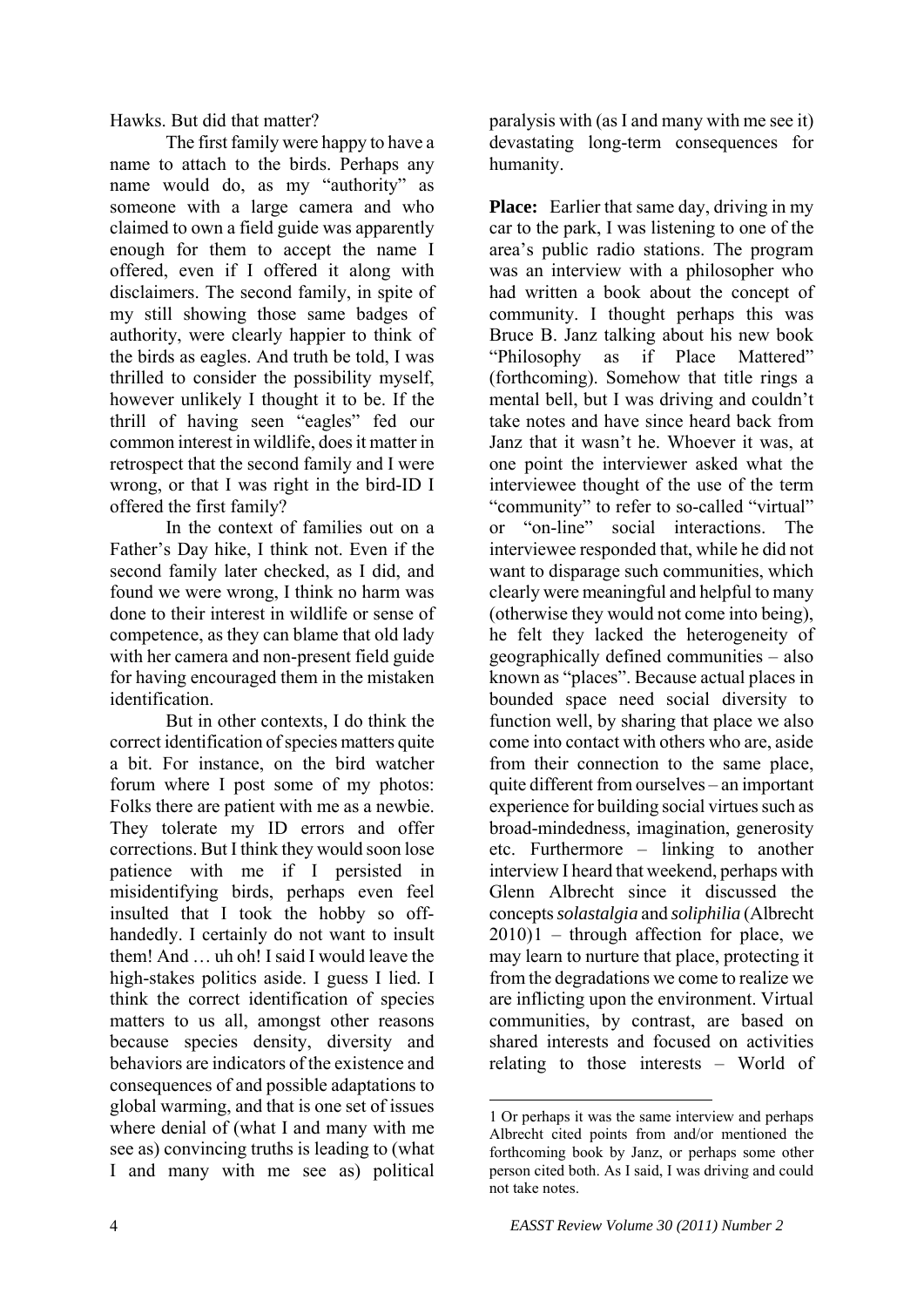Warcraft, or birding, or cycling, or social studies of science and technology. Thus, such "communities" may tend to hide whatever heterogeneity they encompass, since communications may be more narrowly centered on the homogenous aspect(s) of the "community". And too, those communications take place on screen, divorced from the natural settings outside the office/living room/bedroom window.

I agree with the interviewed author(s) that heterogeneity and affection for place are important features of communities, important to experience in order to build virtues that are vital if societies are to thrive. I've made, together with co-authors, a similar point about loss of heterogeneity in public settings through the use of video surveillance for social exclusion (Sætnan, Lomell & Wiecek 2004). But I'm not so sure I agree that social heterogeneity of communities and affection for place are all that much more obvious or more actively experienced in geographically bounded communities than in interest-bounded virtual communities.

To return to the example of the online birding forum – one member from India sometimes includes jokes in the notes that accompany his photos. The jokes are marked by his calling them jokes and ending them with bouncing, laughing "smiley" faces. I must admit, I rarely get the jokes, but I do find his amusement from them contagious and laugh along with – not at! – him. Perhaps in time I will even gain a sense for Indian humor. Another member is from Jeddah and through her photos shares with us her love of desert colors -shades of grey, brown and gold - and occasionally also her worries about the geo-political situation in the Middle East. So even in a narrowly defined interest forum, we do not entirely leave our other identities and interests behind.

Of course, I am also present in several geographically bounded communities. Walking around Berkeley, where I work this year. I certainly come into contact with – or at least see – people from many circumstances and walks of life. However, my contact with them can be narrow indeed. Though I do keep a pocket budget for handouts, the many buskers and panhandlers I pass are for the most part only part of the urban scenery for me; I know nothing of how they came to be in that role in that place, what their political views are, what tastes they have in food or music, etc. And they know nothing of me aside from whether I gave them a few coins in passing or not ("stingy old lady" either way, I suspect). The same goes for the bank tellers, the library employees, the baristas and so on that I meet. Even if we exchange first name greetings when I buy my first coffee of the day as I get off the BART train, the baristas and I have only fleeting and narrowly conscribed contacts. And the people I interact more extensively with – family and friends – are quite a homogenous bunch culturally and politically, possibly more homogenous than those I meet in the interest-based "communities" where I'm a member on-line.

Nevertheless, yes, I agree that it is important that I also participate in actual places. I have renewed my affection for this place, where I grew up, and at the same time also intensified my affection for greener, wetter, cooler Norway. And participating in an actual place, I inescapably see, acknowledge, and (however briefly or narrowly) interact with a heterogeneous multitude. Some of those I meet do leave a lasting impression, such as the homeless person dancing enthusiastically if clumsily to the music from a highly skilled pianoplaying busker and then pulling his wad of meager holdings from deep in his sack and peeling off a dollar to pay the busker for that pleasure. How can one forget such a moment, however brief and indirect the interaction? But now my membership in this community is also notably temporary; my sabbatical year is rapidly coming to an end. **Time:** However, it is not so much the finite or limited resource aspect of time that is claimed to be obsolete. That aspect is demonstrably still relevant, as witness the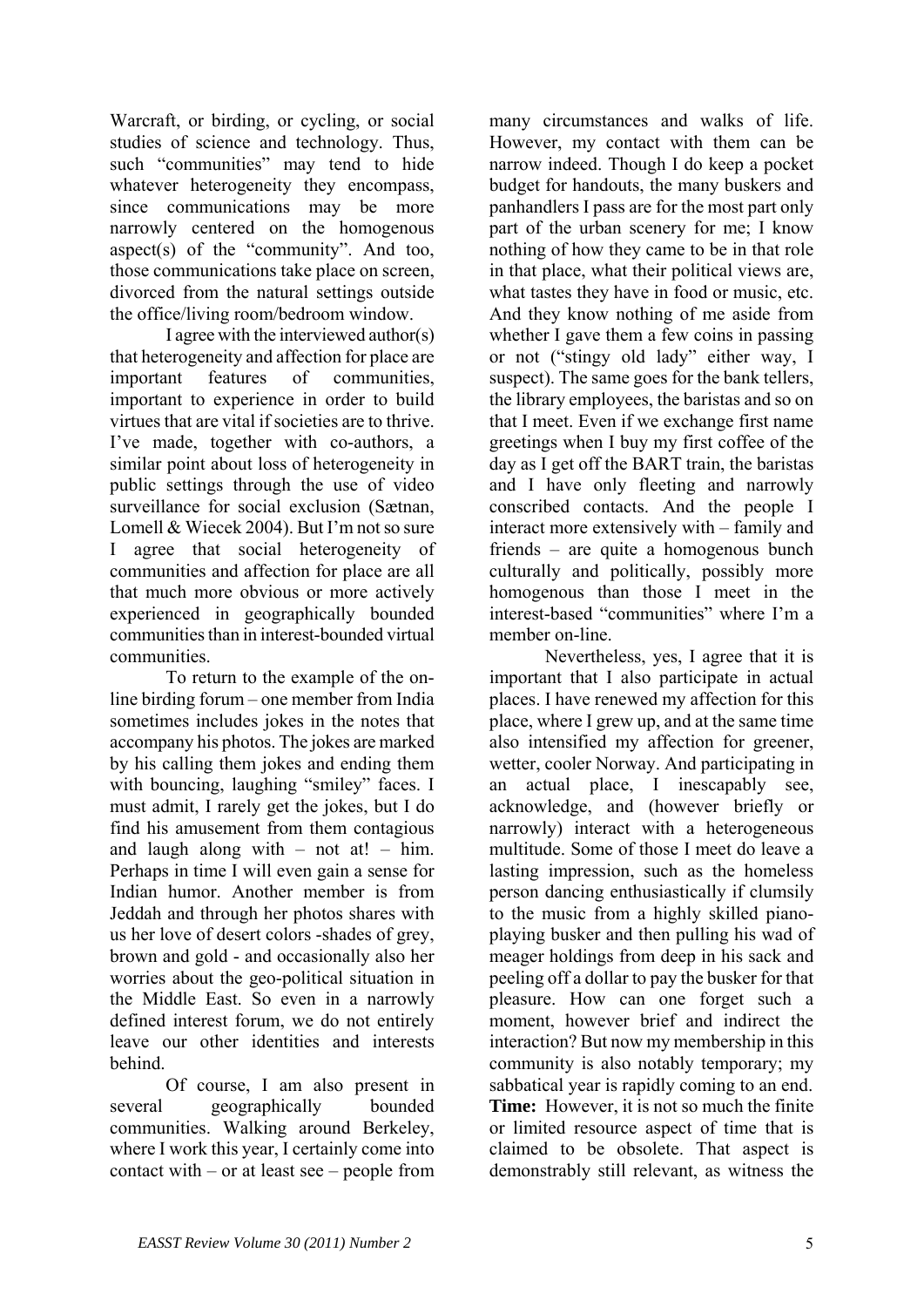market prices of time-saving devices and of wage-bought hours. Rather, it is the need for simultaneity that seems increasingly archaic. We need not be in the same time-space to communicate nowadays. Emails, for instance, can be sent instantaneously and received in a very different time-space, or wait patiently for it to be convenient for their recipients to read them. However, as I will argue, both demands for and liberation from simultaneity do impact on time as a limited resource.

 Firstly, not all human action has been freed from the need for simultaneity. Although all human action may in some sense be communication, communication does not constitute the whole of human action. Action also goes beyond communication, or at least beyond communication's abstract content. Action can, for instance, also involve the physical processing of material objects, or the delivery of material services to living beings. So while simultaneity may seem obsolete for some, for others simultaneous co-presence with objects and/or persons is still the rule rather than the exception. Furthermore, as we have come to know, "liberation" from time-bound work has not meant more free time for most, but rather making oneself "agile" and "flexible", i.e. available 24/7 to cater to the simultaneity needs of others - for instance, taking service calls from around the globe when others need a computer program to run during their local working hours when and where they process materials (see for instance Lelorieux 2010). Then too, how efficient are such non-copresent services? In my sabbatical experience, even the fairly abstract and obviously communicative work of supervising graduate students has proven less liberated from simultaneity requirements than hype might have it. No, I have not been able to meet with my graduate students over a cup of coffee at the campus café, and yes, I have nevertheless been able to offer them supervision, but it has demanded substantially more of my time to do so through emails rather than in person,

and I imagine substantially more selfconfidence on the part of my students to deal with the drier, harsher language of written comments.

Summing up the year as it nears its end, my year off from the demands of space and time, of co-presence with students and colleagues on my home campus, has been a productive one, but academic years are never productive enough. I managed to pilot a large proposal through to submission, but have not yet heard the outcome. I managed to start on my next book, but not to finish it – not by a long shot! I managed to do my part towards submission of some number of co-authored articles, but none are yet out in print. I managed to keep my graduate students moving forward, but it remains to be seen whether they complete and if so when. And soon now I have to return, fill out reports and account sheets, pick up a stack of theses to grade and a professorship promotion application to evaluate – back to sackcloth and oatcakes, as the saying goes.

Well ... I have taken up enough space in this issue and enough time from those who have read this far. I recommend that you read on to other matters discussed below – Renate Brandimarte's review of discussions on "uncertainty" in track 6 of last summer's EASST conference, membership news from EASST administration, my call for guest editors for the Review, and the latest listings from the Eurograd site.

I wish you all a good summer, however much time you have to enjoy it and wherever and however you spend that time. Keep it truthful!  $\odot$ 

# **References:**

Albrecht, Glenn (2010) "Solastalgia, Soliphilia, Eutierria and Art". Blog post dated 2 June 2010, accessed 22 June 2011 at **[http://healthearth.blogspot.com/search/la](http://healthearth.blogspot.com/search/label/soliphilia) [bel/soliphilia](http://healthearth.blogspot.com/search/label/soliphilia)**.

Janz, Bruce B. (forthcoming) *Philosophy as if Place Mattered*.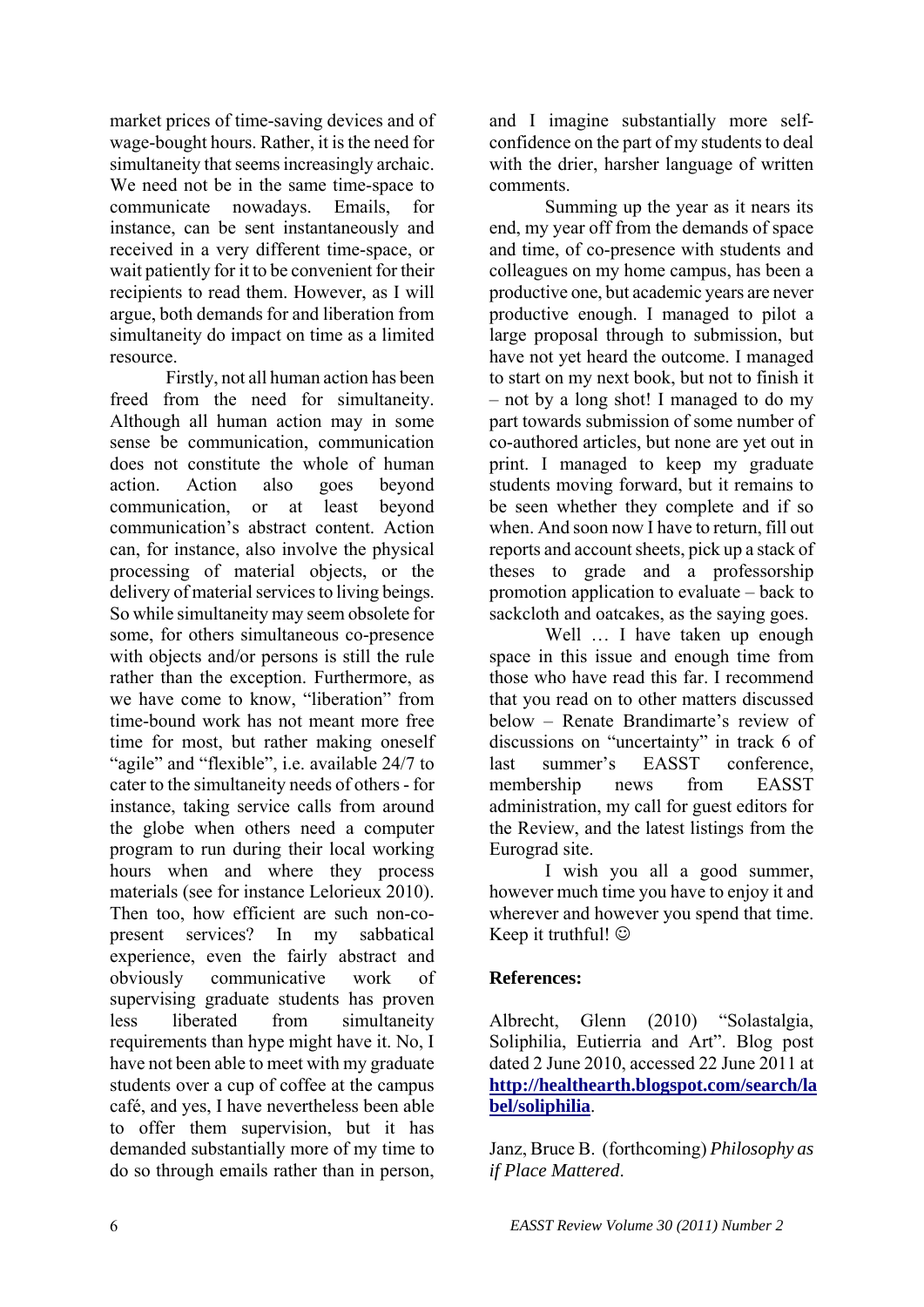Lelorieux, Patrick (2010) "Globalisation and communication in the  $21<sup>st</sup>$  century", HR future, accessed 23 June 2011 at **[http://www.hrfuture.net/index.php?option](http://www.hrfuture.net/index.php?option=com_content&view=article&id=3271:globalisation-and-communication-in-the-21st-century&catid=68:daily-article&Itemid=114) [=com\\_content&view=article&id=3271:glo](http://www.hrfuture.net/index.php?option=com_content&view=article&id=3271:globalisation-and-communication-in-the-21st-century&catid=68:daily-article&Itemid=114) [balisation-and-communication-in-the-](http://www.hrfuture.net/index.php?option=com_content&view=article&id=3271:globalisation-and-communication-in-the-21st-century&catid=68:daily-article&Itemid=114)[21st-century&catid=68:daily](http://www.hrfuture.net/index.php?option=com_content&view=article&id=3271:globalisation-and-communication-in-the-21st-century&catid=68:daily-article&Itemid=114)[article&Itemid=114](http://www.hrfuture.net/index.php?option=com_content&view=article&id=3271:globalisation-and-communication-in-the-21st-century&catid=68:daily-article&Itemid=114)**,

Lynch, Michael (2004) *True to Life: Why* 

*Truth Matters*. Cambridge, MA: MIT Press.

Sætnan, Ann Rudinow, Heidi Mork Lomell & Carsten Wiecek (2004) "Controlling CCTV in Public Spaces: Is Privacy the (Only) Issue? Reflections on Norwegian and Danish observations." *Surveillance & Society*, 2 (2/3): 396-414. Accessible on line at **[http://www.surveillance-and](http://www.surveillance-and-society.org/articles2%282%29/controlling.pdf)[society.org/articles2%282%29/controlling](http://www.surveillance-and-society.org/articles2%282%29/controlling.pdf) [.pdf](http://www.surveillance-and-society.org/articles2%282%29/controlling.pdf)**

# Reconsidering uncertainty, a brief note on track 06: Uncertainty as an asset? Neoliberalized technoscience and the manufacture of world and the self

By: Renata Brandimarte, University of Bari

Here I would like to present some observations on the debate of track 06 at the 2010 EASST conference. The debate took place in a session nurtured by a variety of empirical and theoretical approaches, which significantly enriched the discussion. Numerous empirical works were presented, with subjects covering, for example, the management of

genetic risk, the role of convergent technologies (nanotechnologies, biotechnologies, information technologies, and cognitive science - collectively known as NBIC technologies) and also the view on convergent technologies as expressed by new media (an empirical research conducted in Slovenia).

The main focus of the track was the link between the narrative of neoliberalism and NBIC technoscience. This connection pivots around and thereby highlights the role of uncertainty: Uncertainty becomes an instrument of neoliberal governmentality in the management of the self and world. The concept of governmentality was introduced by the work of Michel Foucault in the field of genealogy of biopolitics. Governmentality denotes a composite concept: One of its fundamental traits refers to the all technologies of government of the population and individual (Foucault 2004). The neoliberal perspective can be represented by a hegemonic project of society characterized, in synthesis, by free markets and trades, property rights, new vision of state intervention, flexibility, individual entrepreneurial capacities and responsibilities (Harvey 2005). As O'Malley (2004) has pointed out, in the tradition of liberalism, the notions of risk and uncertainty have been instruments through which liberalism has imagined and governed the future. In this way, neoliberal governmentality (with all its values) goes beyond a merely governmental viewpoint because it also emphasizes the role of the subject as entrepreneurial individual and focuses on strategies of self-governing and selfregulation. Such a neoliberal narrative seems to consider nature as something that could be manipulated. This is a pivot point, or point of tangency, at which it fits with the narrative of NBIC technology because the latter proposes a biophysical world as one completely transformable and available to become goods.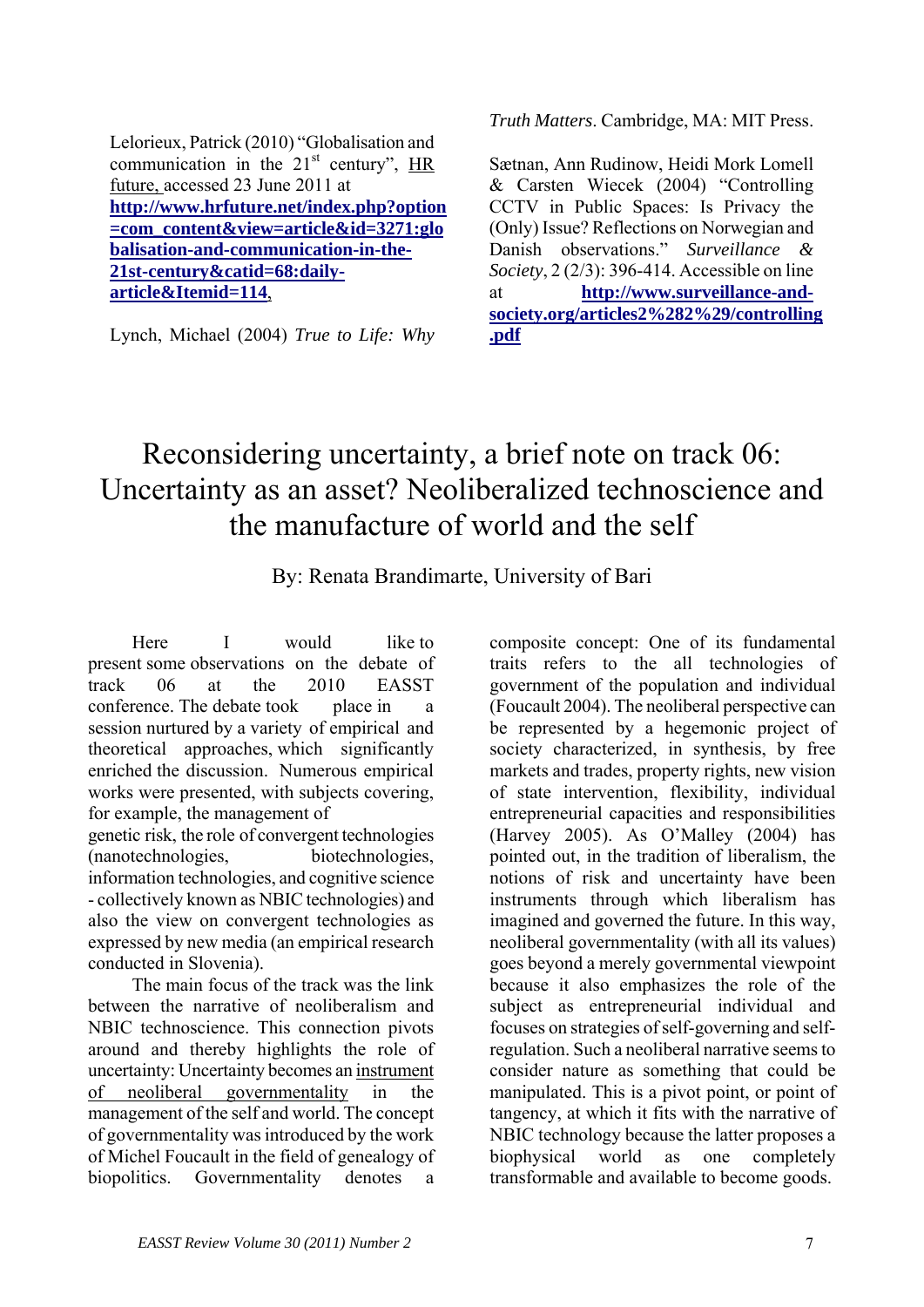However, many applications of NBIC technologies aren't enabled to foresee long term consequences or harms. In this way, uncertainty is not the boost to decide to take a risk as in the traditional liberal narrative, but neither is it simply a problem for decisional processes at every level, in the world of everyday life and in political sphere: what we can eat or what kind of agriculture the government has to authorize. So the discourse on uncertainty goes beyond the fact of uncertainty being a problem for the decisional processes and considers new perspectives. One of these could be considered the notion of individual responsibility as an integral part of neoliberal narrative, overall in the management of health. Another theme is also the vision of nature, understanding as something profoundly different from the past: it becomes very similar to a product resulting from human interventions. This sort of plasticity includes also human nature and leads to the notion of responsibility in the construction of perfect life because uncertainty turns in an empowering condition for all social actors. Build scenarios or possible worlds, in which the notion of risk seems to be relegated in the past, are the most important components to govern through uncertainty. In this perspective, the problem of not having forecasts to use in the decision-making process is transformed in such a way as to emphasize the force of neoliberal hegemony in every space of social life. Obviously, there are also many ambiguities and scholarship has interpreted this shift in different ways, as well as there being many subjects of empirical investigations.

Could this perspective be compatible with other concepts, theories or different narratives? In my opinion, this seems be a sort of basic question to which the papers in the track have tried to give a response. Obviously, the answers are very different because different fields of investigation also have different conceptual apparatuses and languages, but there appears to be a set of common references that have improved understanding across fields.

These are just some of the arguments encountered in the debate, but the track, in my opinion, has achieved its purpose – to push to reconsider uncertainty – and in this sense the transdisciplinary approaches presented have been very useful and interesting: They have further emphasized the complexity of understanding uncertainty and offered new lines of research.

#### References :

Foucault M. (2004), *Sécurité, territoire, population. Cours au Collège de France 1977- 1978*, Seuil, Paris

Harvey D. (2005), *A Short History of Neoliberalism*, Oxford University Press, Oxford O'Malley P. (2004), *Risk, Uncertainty and Government*, Glasshouse, London

# Membership News

You may have noticed that you haven't yet been asked for your EASST membership fee for 2011! (Thanks to the small number of you who have paid without prompting).

This is because EASST is in the process of changing its membership administration. As part of this the EASST council has decided to change the membership year (currently January to December) to May to April. Everyone will receive an extra 4 months of membership.

We are also changing our online payment system to one which allows for future renewals.

If you pay online your details will be retained and shortly before your membership runs out you will be notified that a further payment will be taken and your membership renewed unless you tell us that you want to cancel. No payment will be taken before you have had notification and time to cancel. This system will save you having to make the payment each year and will save EASST having to spend a lot of time reminding you to do so! If you do not want to pay in this way then you will still be able to do so by transferring funds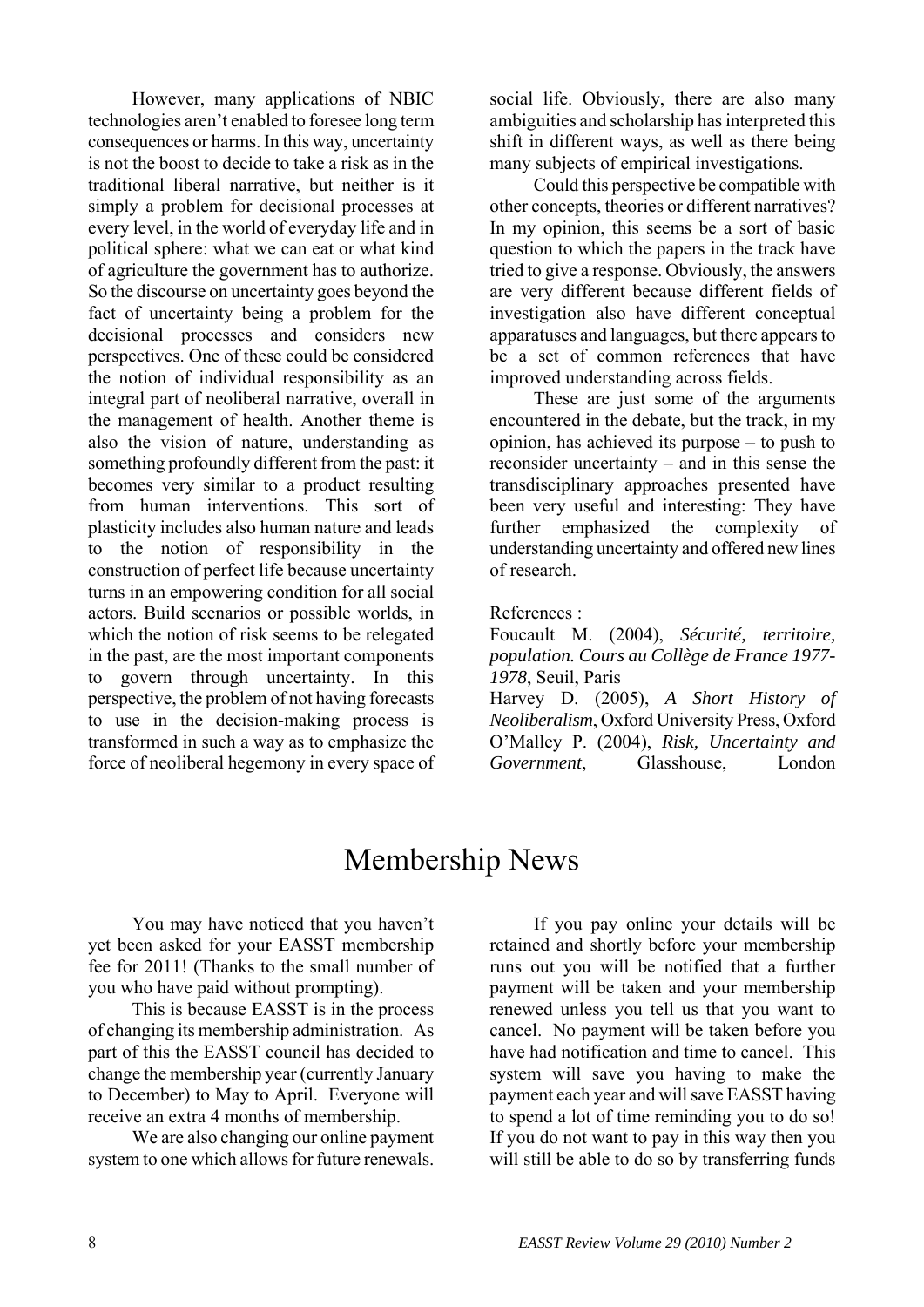into our account as at present. So you will shortly receive an invoice asking for payment for your membership fee which can be made either via the modified payment page on the website or via your bank. You will receive a receipt when we receive funds.

You should also shortly receive details of how to view and amend your membership profile. Please have a look at this and correct any inaccurate information. You are also encouraged to add in your areas of interests. There will be an option to add in a personal or institutional website where other members will be able to see further information about you, and fields for publications. Your name, institutional location (if you have given one), town and country of residence, and interests (if given) will be available to other members. However none of your other personal details will be.

We hope these changes will be welcomed by members but if you do have any concerns or further questions please contact **[admin@easst.net](mailto:admin@easst.net)**

# Invitation to serve as guest editor By: Ann R. Saetnan

Dear readers:

I hereby extend to any and each of you the opportunity to serve as guest editor for an issue of EASST Review. I especially could use a guest editor for one or both of the Fall and Winter issues coming up later this year.

What's in it for me is one or two issues that I won't have to worry about when I'm preparing for and/or recovering from surgery this Fall term. I could conceivably get the September issue done before the surgery. If all goes well, I will be recovered and able to do the December issue by mid-month. But I would worry less about these issues if one or both had a guest editor.

What's in it for you who offer to serve? Well, on the work side, you would be expected to write an editorial – anything from a half to several pages on some STS-relevant theme you feel strongly about. I generally find that the editorial takes me one or two working days. Then I spend one or two more working days copying in, checking through, and formatting submissions that have come in, ditto the current announcements that have either been sent me or posted on Eurograd, plus finding a cover illustration and updating the issue number on the cover and footers. In all, the work takes me about a week, maybe a little less. You don't have to worry about distribution; EASST administration handles that, and also offers other support in production of the Review.

And on the benefits side? Well, you get to write an editorial – anything from a half to several pages on some STS-relevant theme you feel strongly about – and actually see it get into print and presumably read. You also get to list on your CV that you have served as guest editor for EASST Review. Since the Review is not a refereed international journal, this will be a minor point on your CV, but a point nevertheless. For a Ph.D. student or post doc., even such a minor point is worthwhile. Even for an established academic, if you do not have such a point on your CV already, it is worthwhile to be able to add it, and I say this with the authority of someone who has served many times now on hiring and promotion committees at all levels. And then there's the value of contributing to the community in which you participate – attending conferences, getting support to organize international workshops, and so on.

If you are interested and available to do this, just send me an email at **[annrs <at>](mailto:annrs@svt.ntnu.no)  [svt.ntnu.no](mailto:annrs@svt.ntnu.no)**. I'd be happy to answer any questions you may have before you make your decision. Should you commit to doing an issue,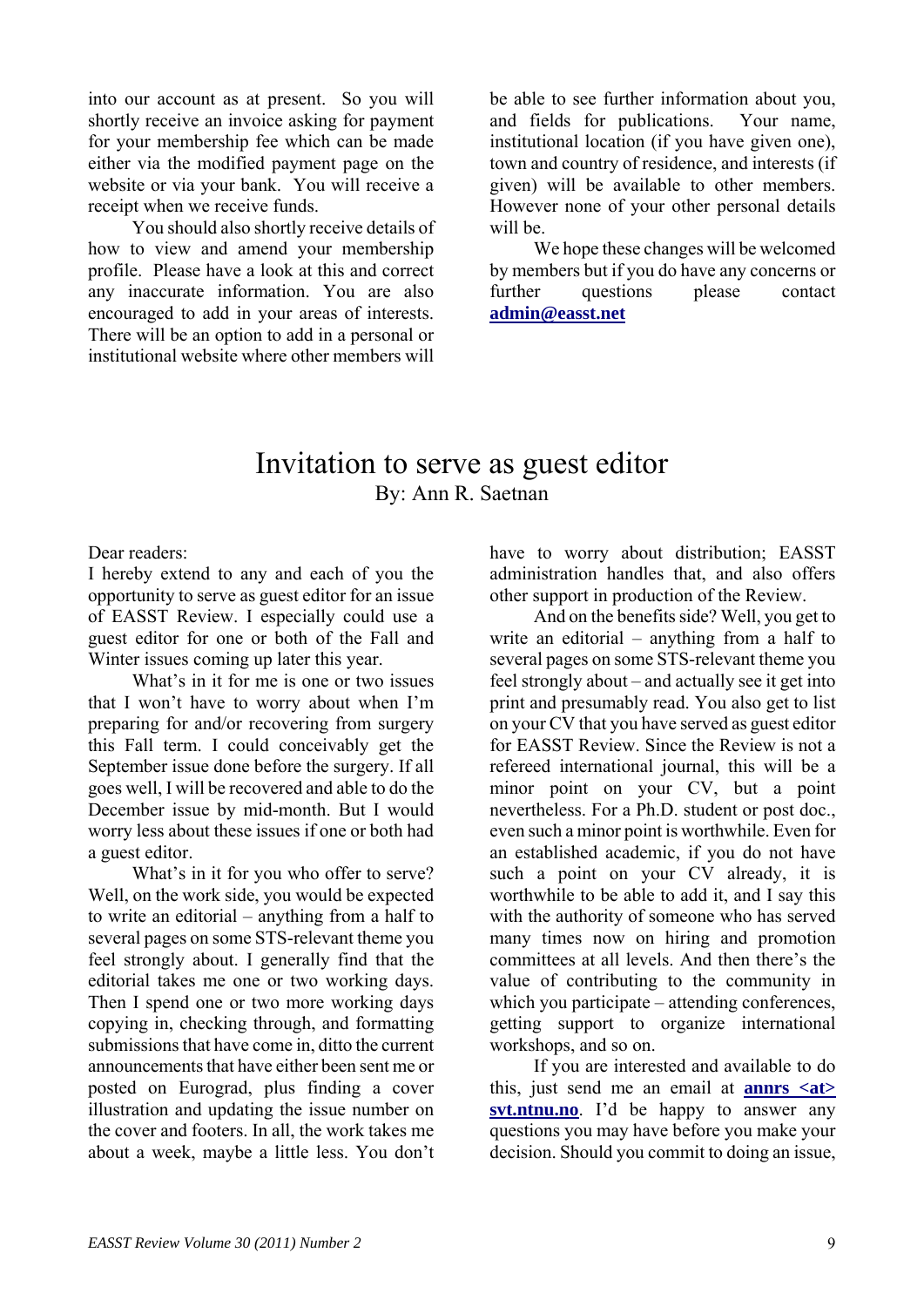I'll make sure to forward to you any submissions that arrive, sending a note at the same time to each submitter that you will be handling that issue.

I hope there are some readers out there willing to give this a try, and I hope they have fun at it and do it well. Another benefit for both of us if that's the case, is that I can also worry a bit less about transferring responsibility for the Review on when I decide it's time to retire. I'll be 62 next week, so sooner or later, if all goes well, retirement too will happen.  $\odot$ 

> Editorially yours, Ann R. Saetnan

# Conference Announcements and Calls for Papers

Call for Papers - International Conference **Making (In)Appropriate Bodies – Between Medical Models of Health, Moral Economies and Everyday Practices**.

When: **December 1-2, 2011**

Venue: **Vienna, Albert Schweitzer-Haus**

Organised by the Department of Social Studies of Science, University of Vienna **Keynote Speakers:** 

Steven Epstein (Northwestern University, US) Ulrike Felt (University of Vienna, AT) Monica Greco (Goldsmiths, UK) Flis Henwood (University of Brighton, UK)

Jörg Niewöhner (Humboldt University, DE) Vololona Rabeharisoa (Ecole des Mines-ParisTech, FR, tbc)

Since the turn of the  $18<sup>th</sup>$  century regulating, controlling and forming bodies has been a central concern both of medicine and state politics. In recent decades techno-scientific innovations, societal developments and new forms of governance have considerably altered the ways in which bodily conditions are measured, normalised and (bio-)medicalised. While some have proclaimed a new politics of life that has supplanted older forms of regulating and controlling bodies and populations, arguably old and new forms of bio-power coexist and intermingle in multiple ways: Both major state-sponsored campaigns aiming at regulating and disciplining bodies on the population scale, e.g. in the proclaimed 'war against obesity', and new forms of understanding bodies that foster novel choices, responsibilities and identities, e.g. personalised genetics, are simultaneously coexisting and

coalescing.

In this conference, we aim at exploring the multiple ways in which appropriate – and in the same move, inappropriate – bodies are made and enacted within biomedicine, wider biopolitical interventions and everyday practice. Departing from the assumption that the ways in which bodies are known, lived and acted upon are inseparably intertwined, we call for contributions that investigate the interrelations of (biomedical) knowledge, moral economies and socio-material orders on different levels. Particular focus will be put on:

• the ways in which bodily norms get produced and enacted in diverse biomedical and public health arenas and beyond (e.g. self-help groups, internet forums, …)

• how these arenas are related to each other, and how bodily norms travel and are translated between them

• how bodily norms are tied to the formation of identities

• the kinds of practices and interventions developed to lead to the accomplishment of bodily norms and ideals

• the forms of resistance which emerge against such normalization and biomedicalisation tendencies

• the importance of wider political, cultural and national contexts, i.e. specific techno-political cultures or broader sociotechnical imaginaries, for the formation of these norms and related practices

This conference will address the abovementioned issues and seeks to combine in-depth empirical analyses with broader theoretical reflections. By bringing together research that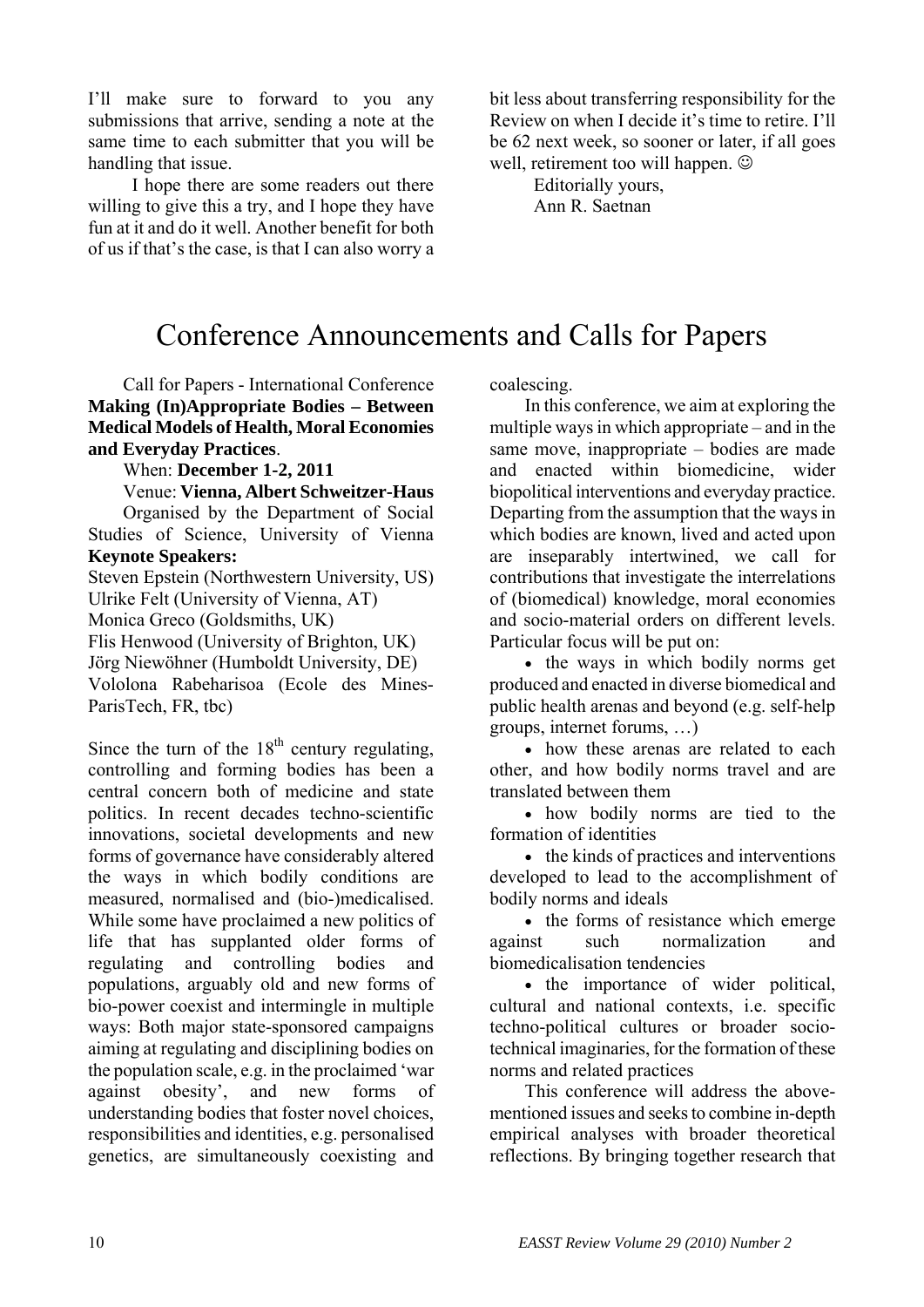addresses different cultural contexts and different efforts of normalising bodies (such as the obesity debate), and that applies different methodological approaches to studying these, the conference's explicit goal is to open up comparative perspectives and to contribute to a broader understanding of contemporary efforts to govern bodies.

**Deadline for abstract submission: September 12, 2011.**

**Notification of acceptance by: September 20, 2011.** 

**Deadline for extended abstracts (3-5 pages): November 7, 2011** 

A limited number of travel grants for young researchers will be available upon application.

For further details about the submission of abstracts, registration fees, etc. please visit: **[http://sciencestudies.univie.ac.at/appropriate](http://sciencestudies.univie.ac.at/appropriate-bodies-conference) [-bodies-conference](http://sciencestudies.univie.ac.at/appropriate-bodies-conference)**

This conference is organised as part of the research project ... Perceptions and imaginations of obesity as a socio-scientific problem in the Austrian context".

See: **<http://sciencestudies.univie.ac.at/obesity> Contact:** bodies.sciencestudies(at)univie.ac.at Tel: +43 1 4277-49609 or -49601 Fax: +43 1 4277-9496

**MobilityShifts: An International Future of Learning Summit When: October 10-16, 2011** 

**Where: The New School, New York City [http://mobilityshifts.org](http://mobilityshifts.org/)**

**Call for Workshops, Demonstrations, Panel Discussions and Short Talks** 

# **DEADLINE FOR SUBMISSIONS JULY 1, 2011**

MOBILITYSHIFTS IS: provocative conversations, original ideas, engaging performances, workshops and art projects about digital learning. Where, when, how, and even what we are learning is changing. Digital learning is not only taking place online or in the university classroom but is also situated in museums, after school programs, living rooms, public libraries and peer-to-peer universities. The future of learning will not be solely determined by digital culture but by the reorganization of power relationships and institutional protocols. MobilityShifts will bring together leading scholars, artists, web developers, technologists, teachers, librarians, policy makers, critical legal scholars and learning activists to discuss how digital media can play a positive role in this process of transformation.

Comprised of a conference, exhibition, workshops, project demos and a theater performance, this summit will add an international layer to the existing debate about digital fluencies for a mobile world and learning outside the bounds of traditional institutions of higher education.

# **APPLICATION GUIDELINES:**

MobilityShifts is now accepting applications in the following formats:

**1) Hands-on Workshops and Demonstrations**

**(They will take place October 10-13.)** Workshops and Demonstrations should provide an opportunity for hands-on exploration. They will be scheduled for **two hours** and should invite audience participation.

**2) Panel Discussions and Short Talks (October 13-16)** Panel Discussions should bring together **four panelists** to include a mix of individuals working in diverse areas of research, theory and practice.

Short Talks of up to ten minutes should focus on presenting work or research on a particular subject relevant to one of the three subthemes of the Summit.

**MOBILITYSHIFTS SUBTHEMES: DIGITAL FLUENCIES FOR A MOBILE WORLD** 

• New pedagogical approaches for learning with mobile platforms;

• Mobile media for the creation of rich social contexts around learning activities;

• Revisiting the myth of the digital native;

• Histories of media literacy, the book, reading, and writing;

• Teaching user rights:

• Limitations of the "digital literacies" paradigm;

• Remix and responsibility; the ethics of database culture;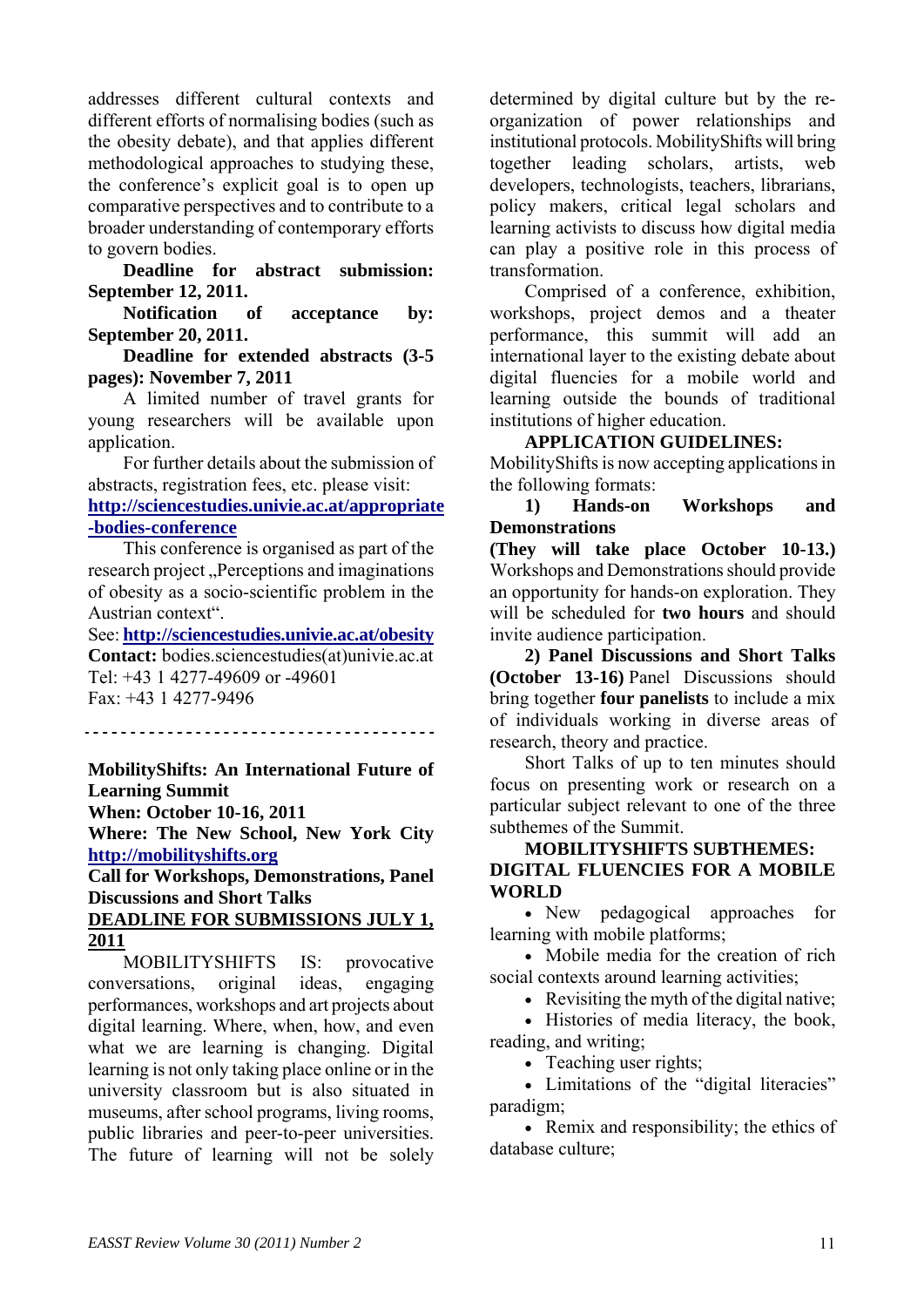• Using locative media to expand learning beyond the classroom;

• Ubiquitous computing inside the traditional classroom;

• Collaborative learning as a fundamental model of pedagogy;

• Texts, tweets, and chats as new modes of writing;

• Smartphone video capture and the art of witnessing;

• Flash-mobbing, spontaneous gathering, and collective learning in a mobile world;

• Nostalgia for pre-mobile learning spaces **DO IT YOURSELF UNIVERSITIES: LEARNING WITHOUT A SCHOOL?**

• The future of peer-to-peer learning networks, learning without walls/blended learning, sustainability, methods and social practices;

• Insertions, rearrangements and revamping within existing institutional frameworks: the Twenty-first Century University as global learning network;

• Failure of self-learning projects, barriers to the success of DIY U;

• Technical systems that facilitate relationships between non-monetary or reputation economies and DIY U (OpenBadges project);

• Challenges of selective and nonselective models of admission;

• Producing, locating and using openly accessible resources for learning such as public digital libraries, building educational digital infrastructures;

• Reframing knowledge, the educational turn in art;

• Histories of DIY learning;

• For-profit and non-profit education: certification for self-learning, mass customization of education, open access as business model;

• Models of peer-grading, updated visions of peer review, and peer-produced curriculum;

• Student occupations: Struggle as DIY learning

## **INNOVATIVE DIGITAL LEARNING PROJECTS WORLDWIDE**

• Expand the definition of digital learning informed by projects from outside the United States:

• Examples of practitioners in countries outside of North America and Europe serving as digital innovators;

• Reshape our curricula and pedagogical practices for a transnational digital fluency;

• The Twenty-first Century University as global learning network

## **PROPOSAL FORMAT**.

Proposals for **workshops, demonstrations & panel discussions** should include:

1) Names of key presenters or panelists

2) Institutional affiliations

3) 150 word biography for Workshop/Panel Chair

4) Identification of conference subtheme to be covered (Digital Fluencies for a Mobile World, DIY U: Learning Without a School?, or Digital Learning Projects Globally)

5) Narrative describing topical orientation, format (e.g., panel discussion, presentation followed by group activity and discussion), as well as how the session addresses the overall conference focus and/or one of the three conference subthemes. Narrative should be 500 words or less.

6) MobilityShifts explores the summit as a site of production. What will be the outcome of your contribution (e.g., mini-manifestos, sprint publications, video interviews and other documents)?

7) Submissions will be accepted in Word document format (.doc or .docx) ONLY.

8) Submit to digitalculture [@] newschool.edu with the chosen subtheme in the subject line Proposal for **short talks** should include:

1) Name of key presenter

2) Institutional affiliations

3) 150 word biography for key presenter

4) Identification of conference subtheme to be covered (Digital Fluencies for a Mobile World, DIY U: Learning Without a School?, or Digital Learning Projects Globally)

5) Narrative describing theme, format (e.g., panel discussion, presentation followed by discussion), as well as how the session addresses the overall conference focus and/or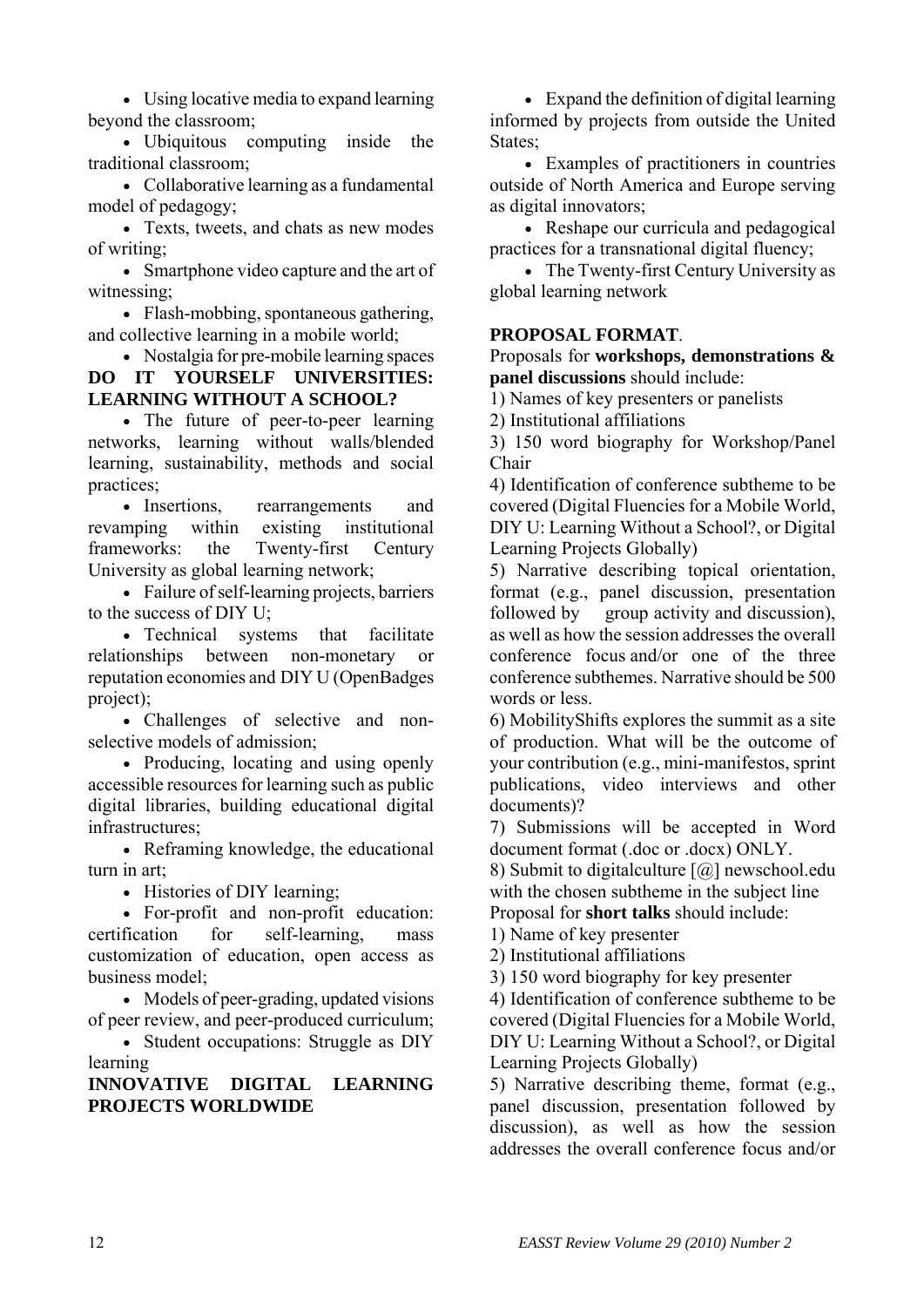one of the three conference subthemes. The narrative should be 250 words or less.

6) Submissions will be accepted in Word document format ONLY (.doc or .docx) .

7) Submit to digitalculture [@] newschool.edu with the chosen subtheme in the subject heading.

(Ex.: Digital Fluencies for a Mobile World Proposal)

8) Each individual will be limited to participation on no more than two panels at the summit. Participants will be expected to fund their own travel and accommodation. The registration fee will not be waived.

**APPLICATION DEADLINE IS JULY 1, 2011, 11:59 PM (EST).**

## **AUGUST 15 - PROPOSAL NOTIFICATIONS WILL BE SENT.**

Drawing on New York City's strengths as a global hub for learning, innovation and design, the summit will showcase theories, people and projects making unexpected connections between self-learning, mobile platforms and the Open Web. Learn, discuss, laugh, write mini-manifestos, record videos, conduct interviews and meet future collaborators.

**Chair:** Trebor Scholz

**Co-Chairs:** Elizabeth Losh, Edward Keller, David Theo Goldberg, Matthew K. Gold, Sean **Dockray** 

**Steering Committee**: Arien Mack, Katie Salen, McKenzie Wark

**Sponsors:** The John D. & Catherine T. MacArthur Foundation, Eugene Lang College The New School for Liberal Arts, The New School, Parsons The New School for Design, The New School for General Studies, The New School for Social Research, and the Mozilla Foundation

MobilityShifts is part of The New School's Politics of Digital Culture conference series. The summit builds on two previous events: The Drumbeat Festival in Barcelona (2010) and Digital Media and Learning 2011 in Los Angeles.

## **1st International Workshop on Values in Design - Building Bridges between RE, HCI & Ethics**

To be held in conjunction with INTERACT 2011, 13th IFIP TC13 Conference on Human-Computer Interaction **6th of September, Lisbon, Portugal.** 

**Submissions were due 10 June 2011**  Workshop website:

# **<http://mmi.tudelft.nl/ValuesInDesign11/> ORGANIZERS**

Christian Detweiler - Delft University of Technology, Delft, The Netherlands

Alina Pommeranz - Delft University of Technology, Delft, The Netherlands

Jeroen van den Hoven - Delft University of Technology, Delft, The Netherlands

Helen Nissenbaum - New York University, NYC, USA

# AIMS AND SCOPE:

In working with stakeholder requirements or user needs in design, various design methods in requirements engineering and human computer interaction, in specific user-centred and value sensitive design, are finding ways to deal with "soft issues", "social issues", "people issues" or values. At the same time, applied ethics has begun to pay attention to design. We believe that many of the approaches could complement each other in useful ways. The aim of this workshop is to bring together people from different disciplines to share knowledge and insights about how to account for values in technology design, and to work towards integrating approaches.

The main theme is the interdisciplinary exchange of knowledge, experiences and new ideas on values in technology design. The following list reflects (but is not limited to these) possible topics:

- Designing for specific values (e.g. privacy, sustainability, trust, responsibility,...)

- Experiences from value-oriented projects

- Value Sensitive Design (VSD)

- Value considerations in industry projects or product development

- Understanding and relating different notions of values

- Integrating value-oriented methods with software engineering/ design methods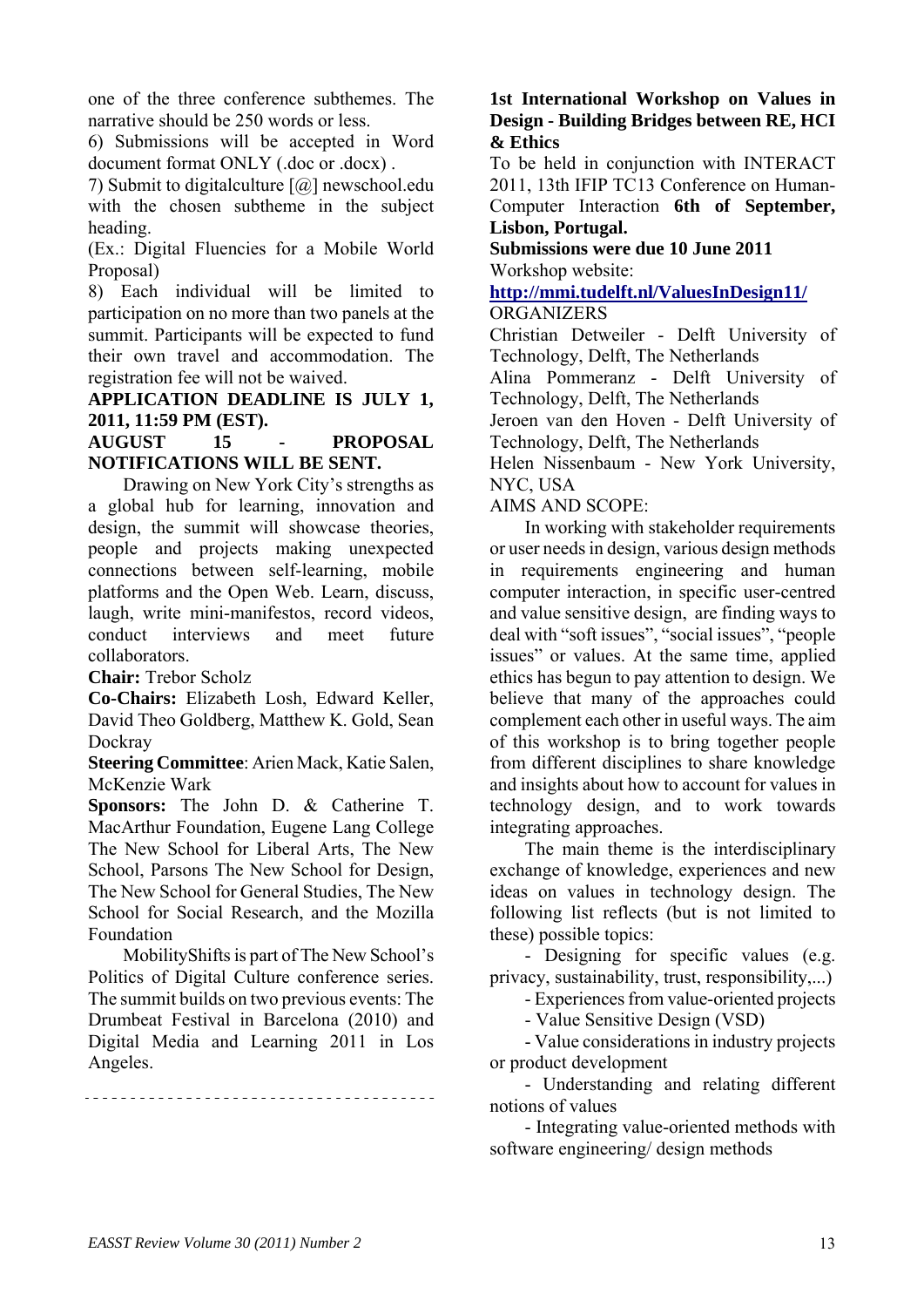- Accounting for values in experience oriented designs, e.g. "fun" as a value

- Values used in evaluations of User Experience (UX)

- Dealing with soft issues, social issues, and people issues in requirements engineering

- Value-based requirements engineering

- Value elicitation & value tensions: dealing with a variety of stakeholder values

- Value elicitation: methods from different research fields

- (Digital) Tools for value elicitation

- Personal Informatics and values

- Capturing and reusing value knowledge (scenarios, design patterns, etc.)

- Values in Persuasive Technology and/or Ambient Intelligence

- Values in specific domains (health care, military, crisis management)

- Values in Intelligent Systems (e.g. for decision support or automated systems)

FORMAT This is a one-day workshop divided into two parts. In the first half we will have four

consecutive panel sessions: the values turn in design - "soft issues" in RE and UCD; the design turn in applied ethics; values across disciplines; and values in industry. Panels will be led by representatives in the respective field. Each panel will be initiated by short presentations by authors of accepted papers followed by a discussion with all workshop participants. In the second part, we will create groups of 4-5 participants with different backgrounds (RE, HCI and Ethics). Each group will be given a design case to work on using tools and methods proposed by the participants. The aim will be to create an overview of people issues, values, soft issues and (long term) social aspects emerging from each design case. In a debriefing session we will share experiences (regarding the cases and tools used) from the group work with all participants. Participants who wish to present their work as posters or demos will be given the opportunity to do so during the breaks.

PAPER SUBMISSION & PUBLICATION

We invite technologists, designers, and ethicists working on topics related to values in technology design to submit original papers of the following kinds:

- research papers describing recent results, user studies, study methods or ongoing work

- statements of interests or position papers describing novel ideas or perspectives

- papers describing novel systems, design cases or case studies from industry or academia

All papers should represent original and previously unpublished work currently not under review in any conference or journal. Papers will be peer-reviewed and will be selected by relevance and likelihood of stimulating and contributing to a discussion related to the workshop theme. All submissions must follow the Springer Lecture Notes template for Microsoft Word (.doc files only) ( **[http://interact2011.org/assets/files/SpringerL](http://interact2011.org/assets/files/SpringerLNCS-word%20format.zip) [NCS-word%20format.zip](http://interact2011.org/assets/files/SpringerLNCS-word%20format.zip)** ). The maximum paper length is 8 pages, but shorter position papers are also welcome. Submit your paper electronically in PDF format to:

**[https://www.easychair.org/conferences/?conf](https://www.easychair.org/conferences/?conf=vind11.) [=vind11.](https://www.easychair.org/conferences/?conf=vind11.)**

Authors of accepted papers must guarantee that their paper will be presented at the workshop. In agreement with the authors papers can be presented as short presentations during panel sessions, or as posters or demos whichever suits the content of the paper most.

Papers will be published in the workshop proceedings. A selection of accepted papers will be considered for publication in the Ethics and Information Technology Journal ( **[http://www.springer.com/computer/swe/jour](http://www.springer.com/computer/swe/journal/10676) [nal/10676](http://www.springer.com/computer/swe/journal/10676)** ).

PROGRAM COMMITTEE

Catholijn Jonker, Man-Machine Interaction, Delft University of Technology, The **Netherlands** 

David Keyson, Industrial Design, Delft University of Technology, The Netherlands

Cees Midden, Human Technology Interaction, Eindhoven University of Technology, The **Netherlands** 

Mark Neerincx, TNO, The Netherlands

Barbara Paech, Software Engineering, University of Heidelberg, Germany

Jens Riegelsberger, User Experience Team, Google, UK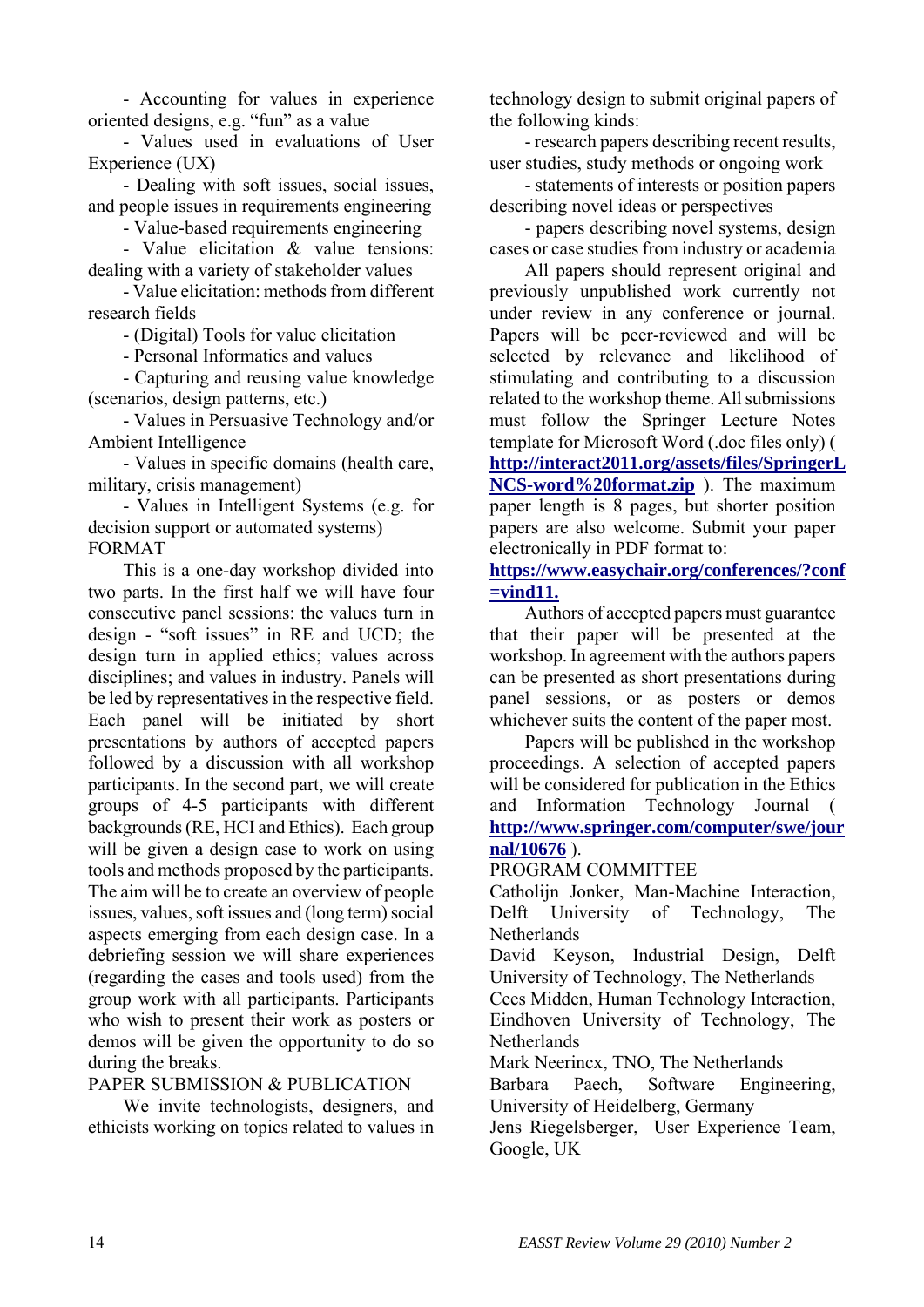Alistair Sutcliffe, Centre for HCI Design, University of Manchester, UK Michael Zimmer, School of Information Studies, University of Wisconsin-Milwaukee, **USA** 

IMPORTANT DATES:

10 June 2011: Paper Submissions Due 1 July 2011: Notification of paper acceptance/rejection 15 July 2011: End of early bird registration 6 September 2011: Workshop at Interact 5-9 September 2011: Interact conferenc

#### **BEYOND THE BUZZWORD: PROBLEMATISING 'DRUGS' Prato, Italy, October 2011**

 As a result of an exceptionally strong response to our call for papers, the organising committee is pleased to announce the extension of the conference program by an additional half-day. This change will allow us to showcase better the many high-quality presentations proposed in the conference abstract submission process.

The new dates for the conference will be: **Monday 3 to Wednesday 5, October 2011**. A draft program will be available on the conference website soon.

Early bird registration rate closes Friday 10 June 2011.

Hosted by Contemporary Drug Problems, the School of Political and Social Inquiry at Monash University, the National Drug Research Institute at

Curtin University, and the Centre for Population Health at the Burnet Institute, this conference will bring together leading international researchers in drug use and addiction studies from a range of research disciplines and methods - both qualitative and quantitative.

Online registration and further details available at a state at a state at a state at a state at a state at a state at a state at a state at a state at  $\alpha$ 

**[http://ndri.curtin.edu.au/events/cdp2011/.](http://ndri.curtin.edu.au/events/cdp2011/)**

International Conference: **Governing Futures Imagining, Negotiating & Taming Emerging Technosciences**

When: **22-24 September 2011**

Where: **Vienna, Austria** (Albert-Schweitzer Haus, Schwarzspanierstr. 13, 1090 Vienna) Organizers: Department of Social Studies of Science, University of Vienna \*Registration is open:

\***[http://sciencestudies.univie.ac.at/events/gov](http://sciencestudies.univie.ac.at/events/governing-futures-conference/registration/)**

**[erning-futures-conference/registration/](http://sciencestudies.univie.ac.at/events/governing-futures-conference/registration/)**

\*Preliminary Programme is online: **[http://sciencestudies.univie.ac.at/governing\\_f](http://sciencestudies.univie.ac.at/governing_futures_conference)**

# **[utures\\_conference](http://sciencestudies.univie.ac.at/governing_futures_conference)**

Keynote Speakers: Barbara Adam (Cardiff University) Daniel Barben (RWTH Aachen, DE) Bernadette Bensaude-Vincent (University of Paris X) Ulrike Felt (University of Vienna) Arie Rip (University of Twente) Andy Stirling (Sussex University, UK)

# Conference Theme:

Over the past decades, emerging technosciences became inextricably entangled with both visions of specific societal futures and the ways these are, and can be, imagined. Analysts point towards the growing use of a rhetoric of promises, expectations and hopes when narrating,

assessing and legitimising technoscientific change. The omnipresent vocabulary of emergence and novelty, which has become characteristic for technoscientific domains particularly to attract large scale funding and the shift from knowledge to innovation as objects to be governed (e.g. the EU's "Innovation Union 2020"), are but two indicators for wider sociotechnical changes.

At the same time we can also observe a change in practices how science, society and policy makers try to imagine, anticipate, colonize and tame futures. This becomes visible in a proliferation of contexts and modes of anticipatory work, such as scenario development, foresight exercises, or ethical assessments. Thus, we have to ask both how technoscientific futures govern contemporary societies and how the latter try to govern these futures.

There has been a flourishing of academic work participating in and analysing the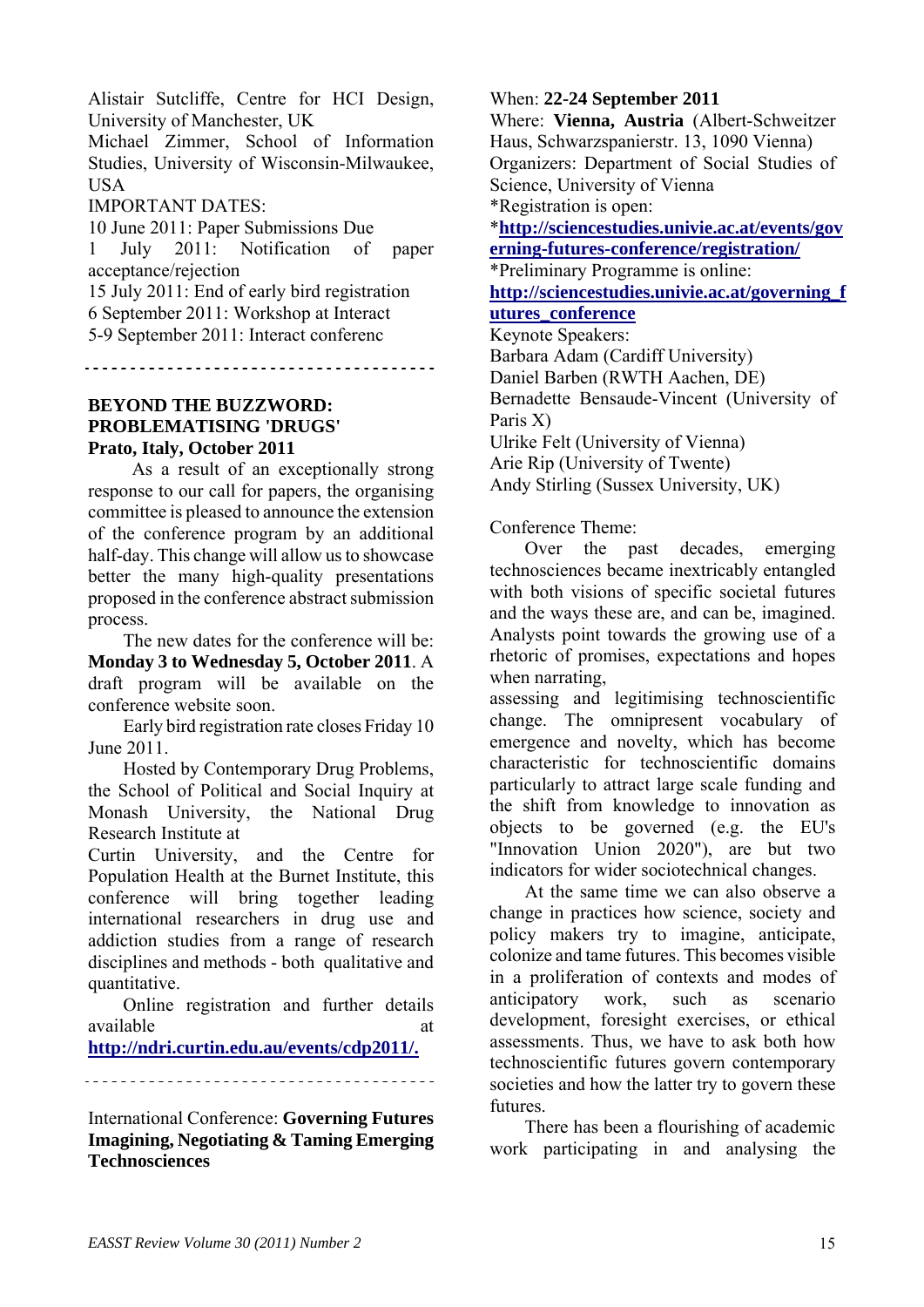processes and practises of doing and undoing futures. So far, however, efforts have remained often fragmented. It thus seems promising to draw together work on different aspects and investigate them from a comparative perspective. Particular focus will be put on ...

(1) the concrete discursive and material practices through which technoscientific futures are produced, distributed, assessed, negotiated, enforced or discarded;

(2) the conditions of access that define who participates in what ways in these processes and especially the governance of technoscientific futures;

(3) the importance of cultural differences and the 'travelling' of practices and futures across different 'boundaries' (disciplinary, between science, policy and society, or national/cultural);

(4) the role of social sciences and humanities in participating in, pushing or simply commenting on these future-related activities; and finally ...

(5) what does all this mean for the development of technosciences and societies as well as their relations?

This conference will address these issues above and seeks to combine advanced empirical analyses with broader theoretical reflection. By gathering research that addresses different regional-historical/cultural contexts, different methodological approaches and different technoscientific fields ranging from current emerging technologies such

as nanotechnology, synthetic biology to the futures that emerged around past technologies (e.g. nuclear energy), the conference's explicit goal is to open up comparative perspectives and to contribute to a broader understanding of contemporary efforts to govern futures.

Main Conference Themes:

\* Practices of creating, negotiating and managing technoscientific futures

\* Participation in the imagination and creation of technoscientific futures (e.g. through public engagement)

\* Impact of economies of promises/futures on knowledge production and innovation processes

\* Role of social sciences and humanities in coproducing technoscientific futures (incl. debates concerning diverse methods of anticipating and assessing futures)

\* Comparative dimensions in the production and distribution of socio-technical imaginaries and futures (especially tensions between the global and the local)

 Follow the conference on twitter: **<http://twitter.com/governingfuture.>** The twitter feed will be updated with news on the conference. Also follow and participate in the online conference communication via twitter with the **#govf11** hashtag.

 This conference is organized within the research project "Making Futures Present". See: **[http://sciencestudies.univie.ac.at/en/research/](http://sciencestudies.univie.ac.at/en/research/making-futures-present-nano-and-society/) [making-futures-present-nano-and-society/](http://sciencestudies.univie.ac.at/en/research/making-futures-present-nano-and-society/)** Contact:

futures.sciencestudies (at) univie.ac.at Tel: +43 1 4277-49616 or -49601 Fax: +43 1 4277-9496

Ulrike Felt, Head of the Department of Social Studies of Science

**Critical Studies in Peer Production. Call for articles** for a special issue on Expanding the frontiers of hacking. Bio-punks, open hardware, and hackerspaces

Edited by: Johan Söderberg and Alessandro Delfanti

Call: abstract 500 words

Both theoretical and empirical contributions accepted.

 During the past two decades, hacking has chiefly been associated with software development. This is now changing as new walks of life are being explored with a hacker mindset, thus bringing back to memory the origin of hacking in hardware development. Now as then, the hacker is characterised by an active approach to technology, undaunted by hierarchies and established knowledge, and finally a commitment to sharing information freely. In this special issue of *Critical Studies in Peer Production*, we will investigate how these ideas and practices are spreading. Two cases which have caught much attention in recent years are open hardware development and garage biology. The creation of hacker/makerspaces in many cities around the world has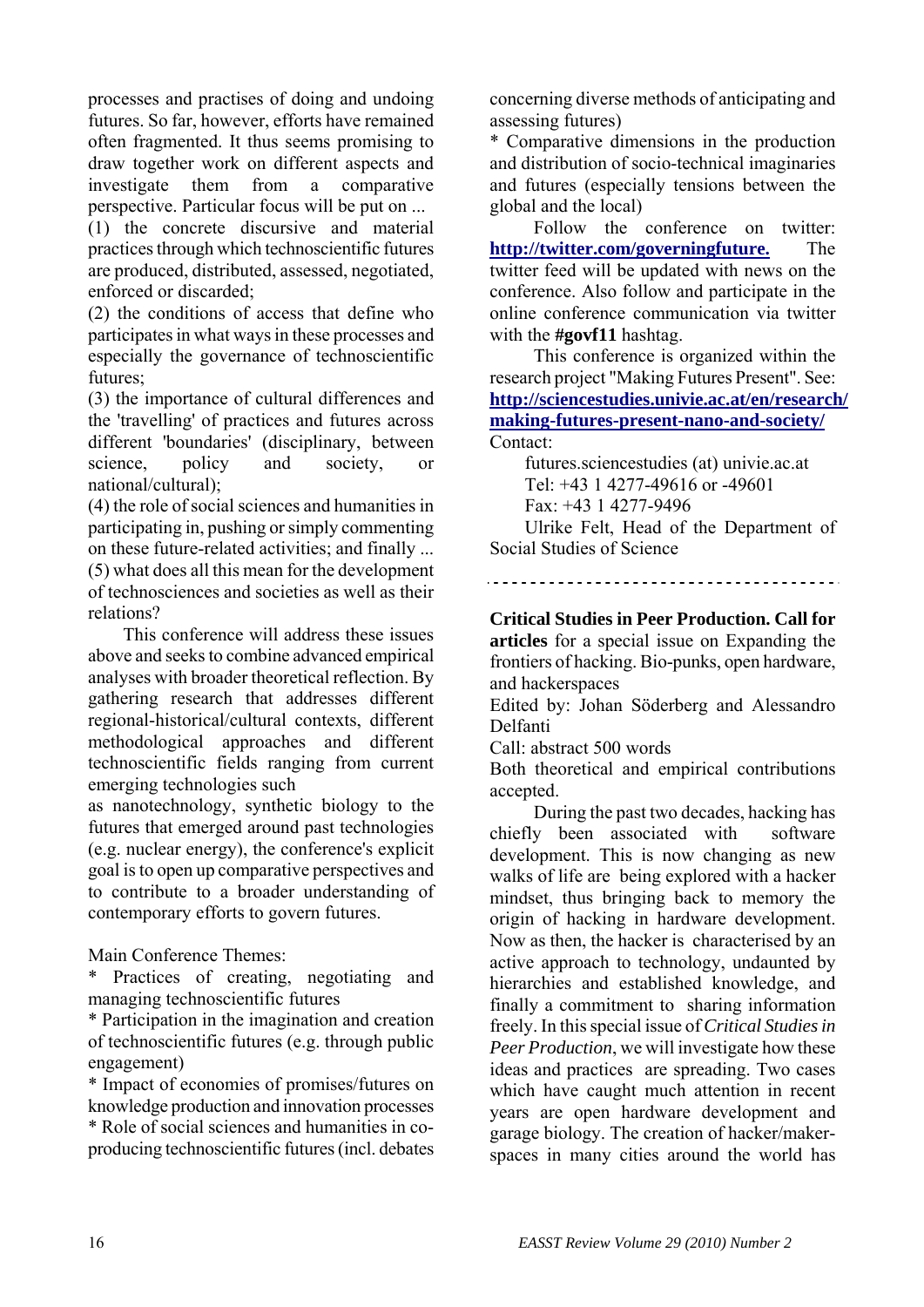provided an infrastructure facilitating this development.

We are looking for both empirical and theoretical contributions which critically engage with this new phenomenon. Every kind of activity which relates to hacking is potentially of interest. Some theoretical questions which might be discussed in the light of this development include, but are not restricted to, the politics of hacking, the role of lay expertise, how the line between the community and markets is negotiated, how development projects are managed, and the legal implications of these practices. We welcome contributions from all the social sciences, including science & technology studies, design and art-practices, anthropology, legal studies, etc.

Interested authors should submit an abstract of 500 words by July 10, 2011. Authors of accepted papers will be notified by July 31. All papers will be subject to peer review before being published.

Abstracts should be sent to **[delfanti at](http://lists.easst.net/listinfo.cgi/eurograd-easst.net)  [sissa.it](http://lists.easst.net/listinfo.cgi/eurograd-easst.net)**

*Critical Studies in Peer Production* (CSPP) is a new open access, online journal that focuses on the implications of peer production for social change. **[http://cspp.oekonux.org](http://cspp.oekonux.org/)**

# CALL FOR PAPERS: **Cultures of Anatomical Collections**, **Leiden University, 15-18 February 2012**

Deadline for proposals: 16 September 2011

The conference 'Cultures of Anatomical Collections' will explore anatomical preparations and collections (preparations of human material as well as wax- and other models) as important parts of our cultural heritage. This means that we treat them in a similar way as we would examine other historical artifacts stored in today's museum. Although the history of anatomy and anatomical illustrations has been a popular topic in the history of medicine during the last decade, the history of its material remains has been somewhat neglected. And yet, in particular when taking into account recent historiographies of materiality and medical practices, it offers challenging interdisciplinary questions on the history of anatomy as a whole. Possible topics include: How do the technical details of anatomical preparations tell us about the ideas of their maker? How do ideas on beauty and perfection shape preparations? How were preparations handled and used for teaching purposes? How does the interest of non-medical audiences shape anatomical preparations? On collections as a whole we can ask: How are particular collections built up? How do decisions of curators affect the buildup of collections? How does the housing of a collection affect its outlook and popularity?

For more information see:

**[http://www.hum.leiden.edu/research/culture](http://www.hum.leiden.edu/research/culturesofcollecting/news-events/events.html) [sofcollecting/news-events/events.html](http://www.hum.leiden.edu/research/culturesofcollecting/news-events/events.html)** or contact Rina Knoeff on **[r.knoeff at](http://lists.easst.net/listinfo.cgi/eurograd-easst.net)  [hum.leidenuniv.nl](http://lists.easst.net/listinfo.cgi/eurograd-easst.net)**

The **fourteenth international four-day training on R&D Evaluation** will be held on the campus of the **University of Twente, the Netherlands on 3-6 October 2011**.

 The course has a long standing reputation as one of the few truly international courses on R&D evaluation, which brings together experts from leading institutes on R&D Evaluation and participants from European and non-European countries. The course offers lectures by experts, study of case material in small groups and international exchange of experiences. It is an excellent opportunity to learn about international best practices and the development in methods and applications of R&D Evaluation. Over 250 staff members from R&D organizations, young professional evaluators and researchers involved in evaluation from more than 20 countries have successfully participated in previous editions of the course.

This four-day course is organized by the Department of Science, Technology, and Policy Studies (STəPS), of the University of Twente. Course directors are Stefan Kuhlmann and Gonzalo Ordóñez Matamoros. The team further includes lecturers from the Manchester Institute of Innovation Studies of the University of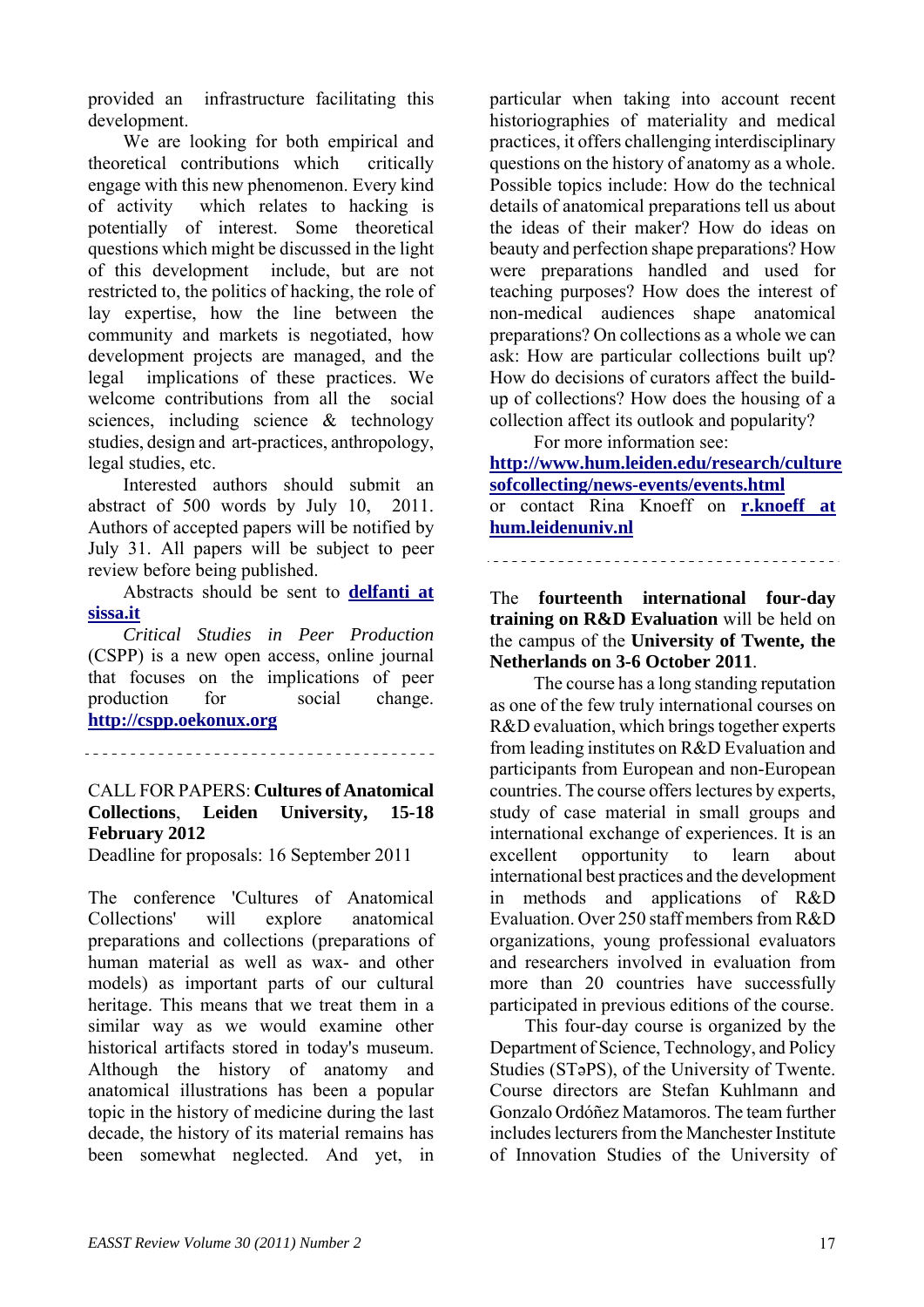Manchester, UK; Technopolis, a leading European consultancy for S&T policy; the School of Public Policy at Georgia Institute of Technology, Atlanta and the Rathenau Institute, The Hague.

Please find further details on:

**[http://www.mb.utwente.nl/steps/education/p](http://www.mb.utwente.nl/steps/education/postgraduateprofessional/) [ostgraduateprofessional/](http://www.mb.utwente.nl/steps/education/postgraduateprofessional/)**

For registration, the online registration form can be used!

May we ask you to mention this course also to your colleagues and others who might be interested.

Yours sincerely Science Technology, and Policy Studies Prof. Dr. Stefan Kuhlmann Dr. Gonzalo Ordóñez Matamoros

If you are interested in synaesthetic curating and engagement with objects (by means of all senses), please note **'The Sensuous Object' workshop in Copenhagen 29-30 September**.

'The Sensuous Object' is an interdisciplinary, participatory workshop concerned with ways we actually engage with objects and aimed at researchers in all disciplines interested in the materiality of actual artefacts and ways of understanding objects through all the senses.

Read more here:

**[http://www.corporeality.net/museion/20](http://www.corporeality.net/museion/2011/05/10/workshop-on-the-sensuous-object-smell-and-touch-ambience-aesthetic-visual-thinking-tacit-knowledge-sound-and-seduction-29-30-september) [11/05/10/workshop-on-the-sensuous-object](http://www.corporeality.net/museion/2011/05/10/workshop-on-the-sensuous-object-smell-and-touch-ambience-aesthetic-visual-thinking-tacit-knowledge-sound-and-seduction-29-30-september)[smell-and-touch-ambience-aesthetic-visual](http://www.corporeality.net/museion/2011/05/10/workshop-on-the-sensuous-object-smell-and-touch-ambience-aesthetic-visual-thinking-tacit-knowledge-sound-and-seduction-29-30-september)[thinking-tacit-knowledge-sound-and](http://www.corporeality.net/museion/2011/05/10/workshop-on-the-sensuous-object-smell-and-touch-ambience-aesthetic-visual-thinking-tacit-knowledge-sound-and-seduction-29-30-september)[seduction-29-30-september](http://www.corporeality.net/museion/2011/05/10/workshop-on-the-sensuous-object-smell-and-touch-ambience-aesthetic-visual-thinking-tacit-knowledge-sound-and-seduction-29-30-september)**

Best wishes, Thomas Soderqvist Director, Medical Museion Professor in History of Medicine, Department of Public Health Director of Science Communication, Novo Nordisk Center for Basic Metabolic Research, Faculty of Health Sciences, University of Copenhagen **[ths at sund.ku.dk](http://lists.easst.net/listinfo.cgi/eurograd-easst.net) <http://www.corporeality.net/museion>**

**[http://www.mm.ku.dk/ommuseion/meda](http://www.mm.ku.dk/ommuseion/medarbejdere/soderqvist.aspxhttp://www.mm.ku.dk/) [rbejdere/soderqvist.aspx](http://www.mm.ku.dk/ommuseion/medarbejdere/soderqvist.aspxhttp://www.mm.ku.dk/) [http://www.mm.ku.dk/](http://www.mm.ku.dk/ommuseion/medarbejdere/soderqvist.aspxhttp://www.mm.ku.dk/)**

+45 2875 3801

# Opportunities available

**The Institute for Science, Innovation and Society (InSIS, Oxford)** is looking for **two full-time Postdoctoral Research Fellows** to join the **Oxford Programme for the Future of Cities**. The posts are fixed-term for two years from thedate of appointment.

Details:**[https://www.recruit.ox.ac.uk/pls/](https://www.recruit.ox.ac.uk/pls/hrisliverecruit/erq_jobspec_version_4.display_form) [hrisliverecruit/erq\\_jobspec\\_version\\_4.displa](https://www.recruit.ox.ac.uk/pls/hrisliverecruit/erq_jobspec_version_4.display_form) [y\\_form](https://www.recruit.ox.ac.uk/pls/hrisliverecruit/erq_jobspec_version_4.display_form)**

Closing date for applications: **12.00 noon on Friday 8 July 2011**. We are keen for, sociologists, anthropologists, human geographers to apply.

#### 

#### **Lecturer in Ecosystem Services**

We wish to appoint an ambitious early career academic, with an enthusiasm for developing innovative research, as part of a wider initiative across the Lancaster Environment Centre (LEC) to develop interdisciplinary collaboration in the area of ecosystem services. We are open to a broad spectrum of research perspectives from across the natural and social sciences, and encourage candidates to propose how their distinctive expertise might contribute to this agenda.

**Closing date: Sunday 31st July 2011** 

For more details see: **[https://hr](https://hr-jobs.lancs.ac.uk/Vacancy.aspx?ref=A253)[jobs.lancs.ac.uk/Vacancy.aspx?ref=A253](https://hr-jobs.lancs.ac.uk/Vacancy.aspx?ref=A253)** Professor Gordon Walker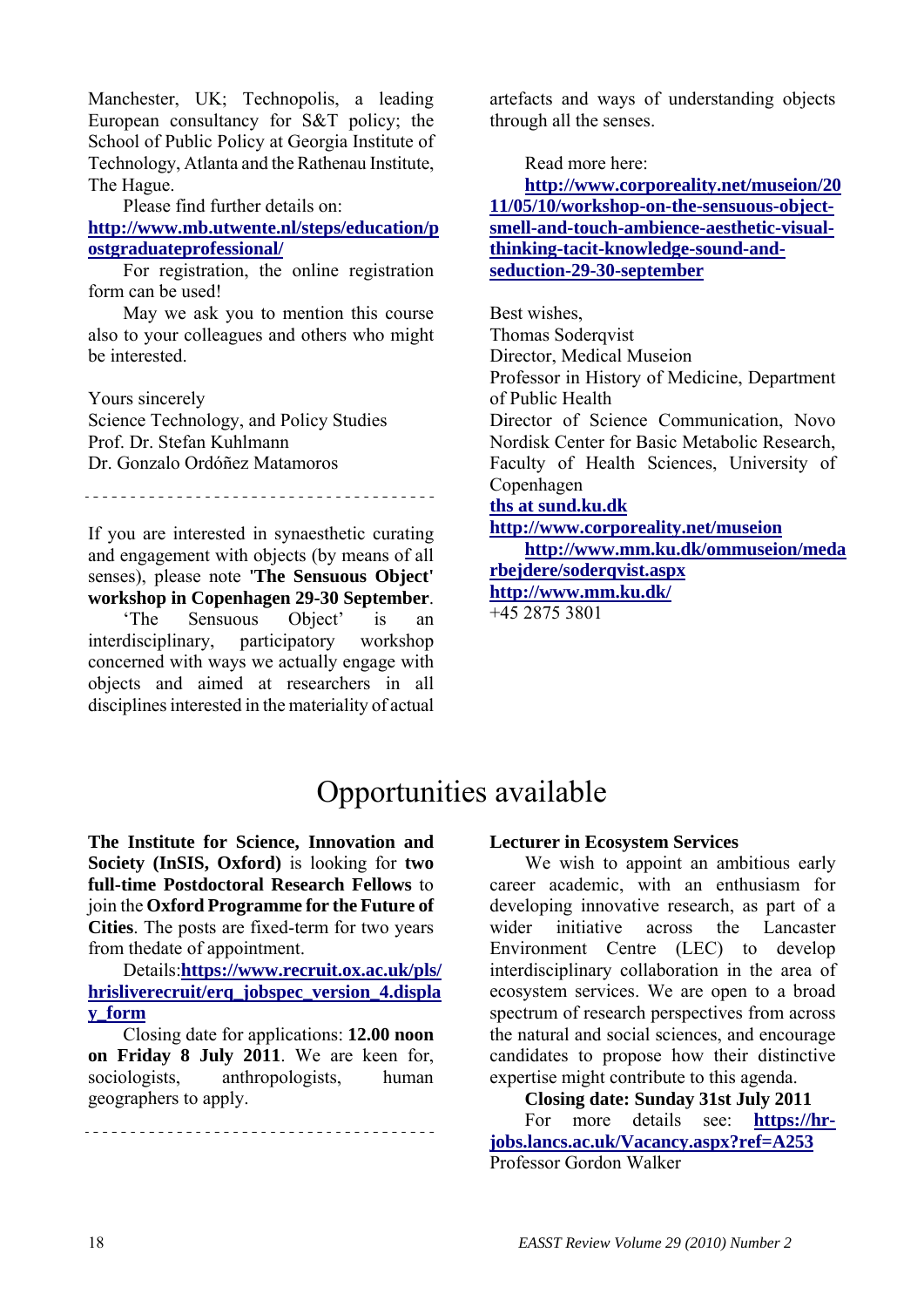Lancaster Environment Centre Farrer Avenue Lancaster University, Lancaster, LA1 4YQ 01524 510256 Mobile: 07967291883 email: **g.p.walker at lancaster.ac.uk** web page:

**[http://www.lancs.ac.uk/staff/walkerg/index.h](http://www.lancs.ac.uk/staff/walkerg/index.htm) [tm](http://www.lancs.ac.uk/staff/walkerg/index.htm)**

**Chair in Organisation Studies/Organisation** 

**Theory.** Another job at **Lancaster** - I am sure there are suitable candidates on this list... Organisation Work & Technology

Salary from £58,928 (Professorial Scale)

**Closing Date: Friday 05 August 2011** 

Interview Date: To be confirmed Reference: A254

Lancaster University Management School would like to appoint a Chair within the Department of Organisation, Work & Technology to develop research and teaching in the area of organisation studies, organization theory, and/or organisational behaviour. This post arises following the retirement of Professor Frank Blackler, and we seek a scholar of standing to join our collegial department.

 We are keen to consider applicants working from the range of theoretical perspectives associated with contemporary organisation studies and organisational theory. We are interested in candidates with empirical interests in work and the workplace, widely defined; but also those who feel they can complement the existing research strengths of the department more broadly. You would be expected to contribute to the academic leadership of the department, including the development of junior colleagues, have an excellent publication record and external profile, and to attract research funding.

 Informal inquiries can be made to Professor Bill Cooke:

Tel. +44 (0) 1524 510957;

**[b.cooke at lancaster.ac.uk](http://lists.easst.net/listinfo.cgi/eurograd-easst.net)**;

skype: billcooke

Department details can be found at:

**[http://www.lums.lancs.ac.uk/Departments/o](http://www.lums.lancs.ac.uk/Departments/owt/) [wt/](http://www.lums.lancs.ac.uk/Departments/owt/)**

Faculty details can be found at: **[http://www.lums.lancs.ac.uk](http://www.lums.lancs.ac.uk/)**

# **AHRC Collaborative Doctoral Award at Goldsmiths and the Science Museum**

**[http://www.gold.ac.uk/computing/news/](http://www.gold.ac.uk/computing/news/eventtitle,26663,en.php) [eventtitle,26663,en.php](http://www.gold.ac.uk/computing/news/eventtitle,26663,en.php)**

**Oramics – Electronic Music Precedents, Technology and Influence** 

This PhD project is focused on an iconic object within the history of British electronic music, Daphne Oram's 'Oramics Machine', a unique music synthesizer developed during the 1960s by this founder of the BBC Radiophonic Workshop. The project is conceived to work out from a close reading of the surviving object, which is now in the Science Museum's collections, to a full understanding of the origins and influence of Daphne Oram's musical practice. At the moment, Oram's relations to existing artistic and musical practice is only understood at the most general level; equally the extent and pathways of her influence on subsequent electronic and digital music practices require extensive study to be able to make a fair evaluation. The project will use the Daphne Oram archive of recordings and papers held at Goldsmiths to build on existing technical and musical studies to locate Oram and the machine within a variety of societal, technological and musical contexts.

The PhD student will be an enrolled student in the Department of Computing at Goldsmiths, University of London, and will also have staff status at the Science Museum. The studentship will be co-supervised by Dr Mick Grierson, from the Dept. of Computing and Dr John Drever, from the Dept. of Music at Goldsmiths, University of London, and by Dr Tim Boon, Chief Curator at the Science Museum.

For eligible candidates the award covers Home/EU tuition fees for three years and provides a maintenance award of at least £15,590 per year for three years (with an additional contribution of £3000 over three years from the Science Museum). The terms and conditions of the award will be those of the AHRC's postgraduate studentships. Applicants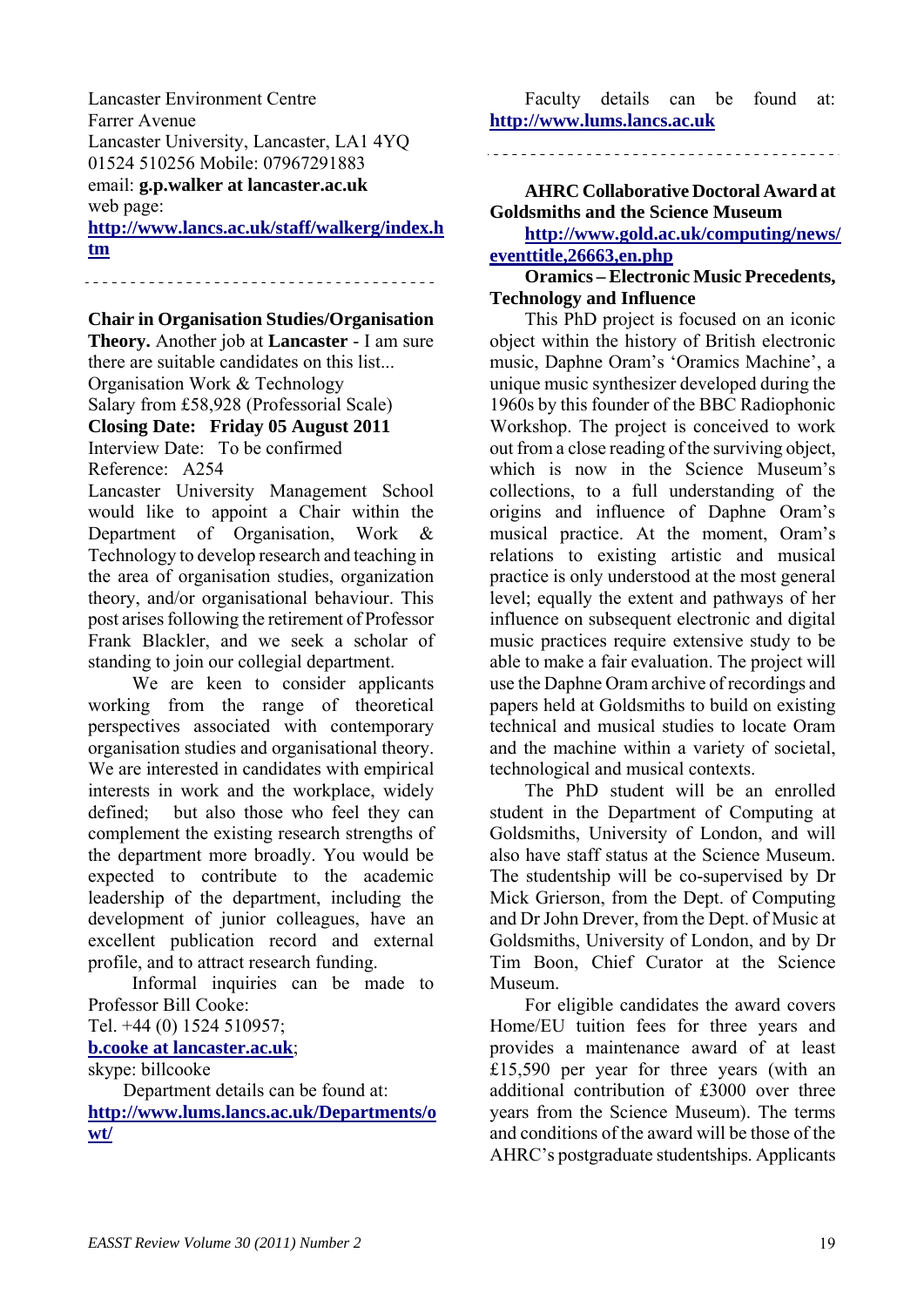must therefore have a relevant connection with the United Kingdom, usually through residence. In addition to these amounts, the AHRC will pay an additional £500 per annum in April to students in receipt of a full award.

Applications are invited from suitably qualified and/or experienced candidates. A minimum of a 2.i degree at undergraduate level is normally required in an appropriate subject area, plus a recognised postgraduate research degree or its equivalent in a relevant specialist area (e.g. music, electronics, modern history, cultural studies, history of science or technology, museum studies etc). In this case, a familiarity with electronics would be an advantage, though not necessarily essential, to the successful candidate. An ability to work both independently and as part of a team will be important to the success of the project.

Interested candidates are strongly recommended to contact either Dr Grierson or Dr Boon before making an application: **[m.grierson at gold.ac.uk](http://lists.easst.net/listinfo.cgi/eurograd-easst.net)** and **[tim.boon at](http://lists.easst.net/listinfo.cgi/eurograd-easst.net)  [sciencmuseum.org.uk](http://lists.easst.net/listinfo.cgi/eurograd-easst.net)**

# **Closing date: 1 July**

This studentship has been funded by the Arts and Humanities Research Council. You can read more about the scheme here: **[http://www.ahrc.ac.uk/FundingOpportunitie](http://www.ahrc.ac.uk/FundingOpportunities/Pages/CollaborativeDoctoralAwards.aspx) [s/Pages/CollaborativeDoctoralAwards.aspx](http://www.ahrc.ac.uk/FundingOpportunities/Pages/CollaborativeDoctoralAwards.aspx)**

All candidates must make a formal application for a PhD place at Goldsmiths. You can apply online<**[http://www.gold.ac.uk/apply/apply](http://www.gold.ac.uk/apply/apply-online/)online**/>; go here for more information **<http://www.gold.ac.uk/pg/apply/>**

Candidates should indicate clearly that they are applying for the AHRC Collaborative PhD Studentship with the Science Museum, and should attach a full CV and short statement (max 1000 words) indicating their suitability for the project.

Short-listed candidates will be interviewed at the Science Museum in the second half of July.

The studentship commences on 26 September 2011.

Dr Tim Boon,

Chief Curator,

The Science Museum, Exhibition Road, London SW7 2DD Tel: 020 7942 4207 Fax: 020 7942 4103 Mobile: 07949 517 646 Skype: tim.boon.scm E-mail: **[tim.boon at sciencemuseum.org.uk](http://lists.easst.net/listinfo.cgi/eurograd-easst.net)**

Web: **[www.sciencemuseum.org.uk](http://www.sciencemuseum.org.uk/)**

Keep up with stories from our collections; read our Blog:

**[http://www.sciencemuseum.org.uk/sitec](http://www.sciencemuseum.org.uk/sitecore/content/Link%20Management/External%20Links/collectionsbloglink.aspx) [ore/content/Link%20Management/External](http://www.sciencemuseum.org.uk/sitecore/content/Link%20Management/External%20Links/collectionsbloglink.aspx) [%20Links/collectionsbloglink.aspx](http://www.sciencemuseum.org.uk/sitecore/content/Link%20Management/External%20Links/collectionsbloglink.aspx)**

Author of Films of Fact: A History of Science in Documentary Films and Television **[http://www.wallflowerpress.co.uk/product/n](http://www.wallflowerpress.co.uk/product/non-fictions/films-of-fact) [on-fictions/films-of-fact](http://www.wallflowerpress.co.uk/product/non-fictions/films-of-fact)**

For updates on all Science Museum news and events sign up to our free e-newsletter at www.sciencemuseum.org.uk

# Vacancy **Maastricht University (UM), Department of Health, Ethics & Society (HES), CAPHRI - Junior researcher**

Vacancy number: AT2011.90

CAPHRI School for Public Health and Primary Care is a major research school in the Faculty of Health, Medicine and Life Sciences at Maastricht University. Its department of Health, Ethics & Society (HES) has a vacancy for a Junior researcher (MSc level) in connection with the research project "Insurance in the Age of Non-Discrimination" under supervision of Dr. Ine Van Hoyweghen. The project covers the origins, rise and effects of non-discrimination legislation in insurance in Europe. The aim is to make an account of the recent push in European policy to install nondiscrimination legislation in favor of equal treatment of subjects from alleged discrimination, namely women, ethnic groups, disabled persons, and the elderly. The project will collect theoretical and empirical insights to gather a thick description of the issue of (non- )discrimination in the field of insurance, to be developed into a critical sociology of discrimination. In this phase of the project we are looking for a junior-researcher who, in close collaboration with the project leader of the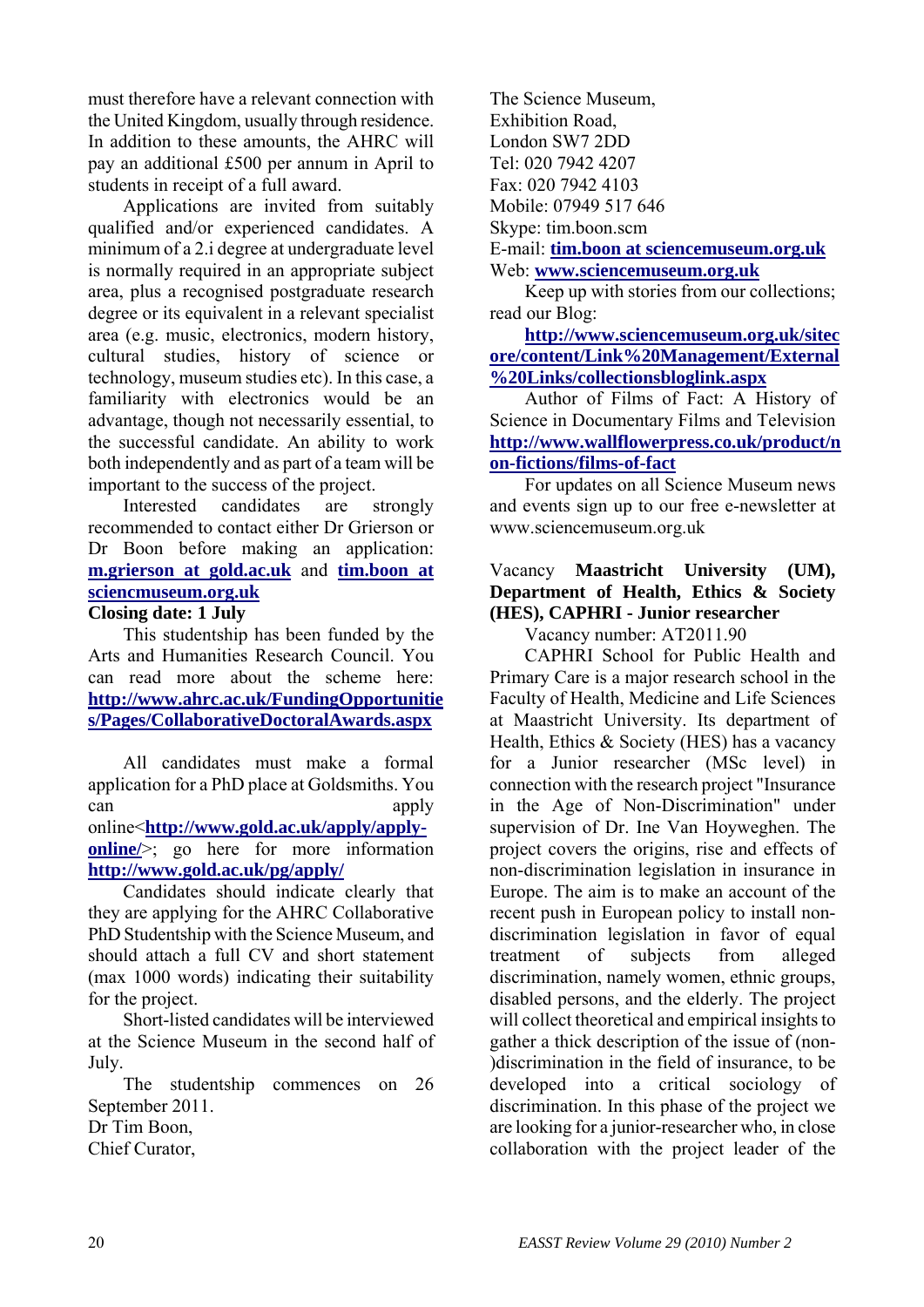study, will write a grant application to fund a PhD-position. Possible research questions are: How do European policymakers, equality bodies, advocacy groups and other stakeholders make non-discrimination in insurance an official concern and which effects does this generate? What kind of 'logics' of justifications do the stakeholders involved use in advocating for or against non-discrimination legislation in insurance? How does this debate challenge notions of equality and solidarity in insurance? Specifically the area of interest is open with a preference for candidates interested in sociology of (non-)discrimination, debates over the politics of difference, sociology of law, politics of knowledge, bio-citizenship and the right to health care.

# **Job description**

Writing a grant application on the above mentioned topics;

Participating in theoretical and empirical scientific research on the above mentioned topics;

Publishing results in international scientific journals;

 \* Presenting findings at (international) conferences and seminars;

 \* Participating actively in the "Insurance in the age of non-discrimination" study, including contributions to field work and data collection.

# **Candidate profile:**

 \* Completed or nearly completed master degree (MSc level or equivalent) in a relevant discipline (e.g. sociology, anthropology, science and technology studies or general social sciences);

Demonstrable ambition to start a scientific career (e.g. by earlier publications, internships, international experience, extracurricular activities);

 \* Interest in and feeling for qualitative empirical research;

Excellent analytical skills, and commitment to conduct innovative research at the intersection of social sciences, law and insurance market practices;

\* Good writing qualities;

 \* Excellent mastery of English in speech and writing, sufficient mastery of Dutch

#### **Conditions of Employment**

The candidate will be offered a fixed term contract for a period of 18 months for 0.8 fte starting as soon as possible. You will be employed by Maastricht University, CAPHRI. Conditional on the grant application written during this period being successful, a 36 month PhD contract might follow. The terms of employment are in accordance with the Dutch Collective Labour Agreement for Research Institutes ("CAO-onderzoeksinstellingen").

## **Organisation**

## **<http://www.maastrichtuniversity.nl/>**

 Maastricht University is renowned for its unique, innovative, problem-based learning system, which is characterized by a small-scale and student-oriented approach. Research at UM is characterized by a multidisciplinary and thematic approach, and is concentrated in research institutes and schools. Maastricht University has around 14,500 students and 3,800 employees. Reflecting the university's strong international profile, a fair amount of both students and staff are from abroad. The university hosts 6 faculties: Faculty of Health, Medicine and Life Sciences, Faculty of Law, School of Business and Economics, Faculty of Humanities and Sciences, Faculty of Arts and Social Sciences, Faculty of Psychology and Neuroscience.

#### **Department:**

Department of Health, Ethics & Society (HES)

The candidate will be a member of the Department of Health, Ethics & Society (HES), in the research school CAPHRI. The Department has a strong multidisciplinary character, with members working in the field of law, sociology, ethics, philosophy and history of medicine. The Department's research focuses on the societal and normative dimensions of health care and public health. The interaction between scientific knowledge and technological innovation on the one hand and societal trends on the other is studied, as well as the implications of these interactions for the distribution of responsibilities and rights between professionals, citizens and patients, society and politics. The candidate will be offered a professional context for his/her research by CAPHRI's Center of Excellence.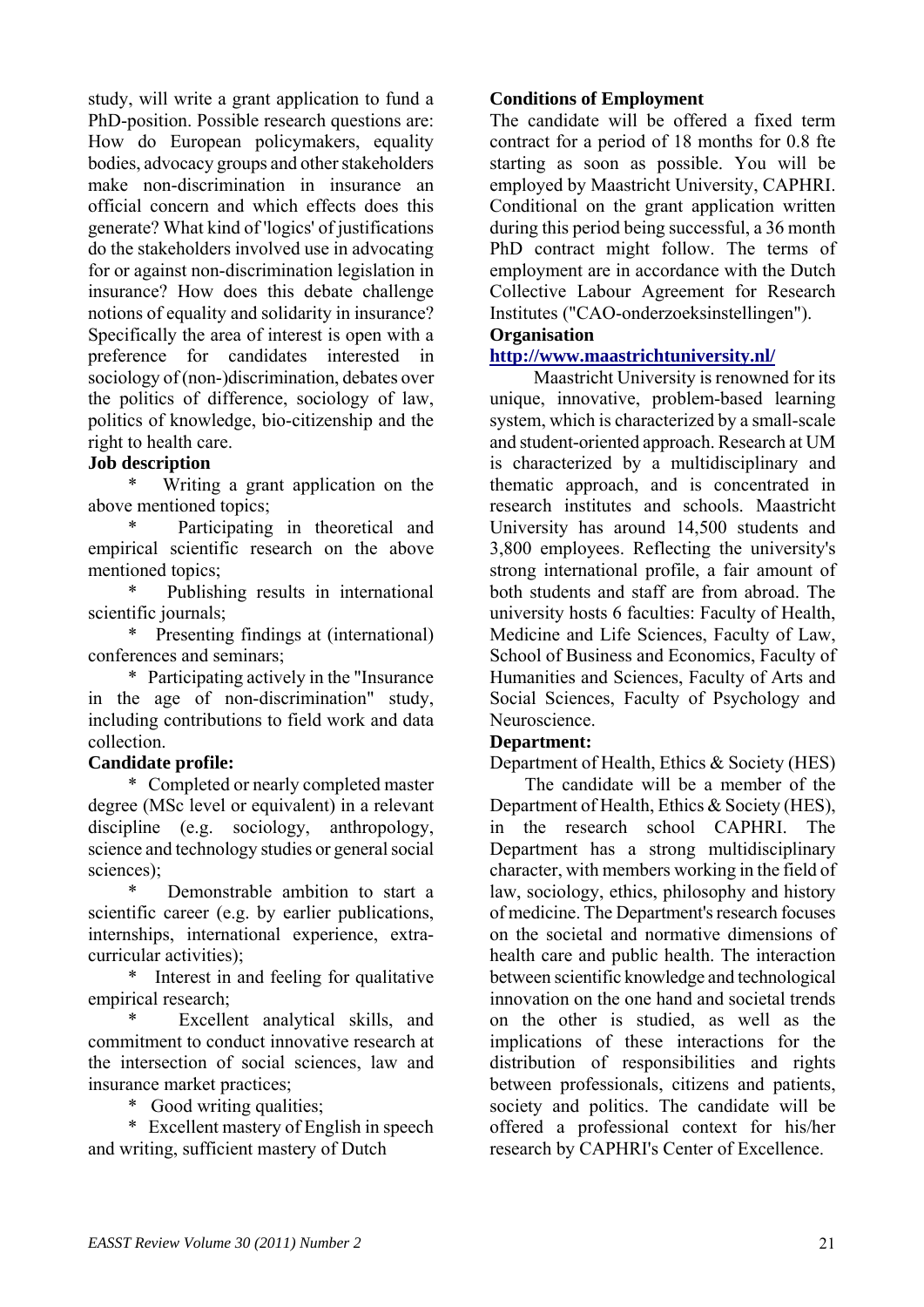# **Application:**

Applications, including an application letter, detailed curriculum vitae and mentioning the vacancy number, should be sent to **[pzfdgvacatures at facburfdg.unimaas.nl](http://lists.easst.net/listinfo.cgi/eurograd-easst.net)**, **before July 4 2011**. For more information, please contact: Dr. Ine Van Hoyweghen (**[i.vanhoyweghen at maastrichtuniversity.nl](http://lists.easst.net/listinfo.cgi/eurograd-easst.net)**) (project leader).

#### **IFRIS** Call for **Applications for Post Doctoral Grants under its Strategic Research Orientations (SROs) Programme Deadline : July 15 2011**

4 post-doctoral positions are available at the French Institute "Research, Innovation, Society" (Institut Francilien Recherche, Innovation, Société - www.ifris.org). The postdoc fellows selected will undertake an original research project in one of the IFRIS Strategic Research Orientations (SROs):

- New explorations on innovation processes ("Responsible" innovation, "Social" innovation, Transitions, ...)

- Regimes and institutions of knowledge

- Science and governance, Scales of government, Earthly Politics

- Construction of futures.

For more information on IFRIS Strategic Research Orientations (SROs), please visit **<http://www.ifris.org/spip.php?article221>**

Post-doc fellows will be hosted by one of the IFRIS Research Groups:

- CAK (Centre Alexandre Koyré) **<http://www.koyre.cnrs.fr/>**, contact: Dominique Pestre (**[pestre at ehess.fr](http://lists.easst.net/listinfo.cgi/eurograd-easst.net)**), Amy Dahan (**[Amy.Dahan-Dalmedico at](http://lists.easst.net/listinfo.cgi/eurograd-easst.net)  [damesme.cnrs.fr](http://lists.easst.net/listinfo.cgi/eurograd-easst.net)**)

- CERMES (Centre de recherche Médecine, Sciences, Santé et Société) **<http://www.vjf.cnrs.fr/cermes/>**, Contact: Jean-Paul Gaudillère (**[gaudilli at vjf.cnrs.fr](http://lists.easst.net/listinfo.cgi/eurograd-easst.net)**)

- CEPN (Centre d'Economie de Paris Nord) **<http://univ-paris13.fr/CEPN/>**, Contact: Benjamin Coriat (**[coriat at club-internet.fr](http://lists.easst.net/listinfo.cgi/eurograd-easst.net)**), Damien Besancenot (**[besancenot.damien at](http://lists.easst.net/listinfo.cgi/eurograd-easst.net)  [univ-paris13.fr](http://lists.easst.net/listinfo.cgi/eurograd-easst.net)**)

- CSO (Centre de Sociologie des Organisations) **<http://www.cso.edu/home.asp>** Sciences Po, Contact: Christine Musselin (**[c.musselin at cso.cnrs.fr](http://lists.easst.net/listinfo.cgi/eurograd-easst.net)**), Olivier Borraz (**[o.borraz at cso.cnrs.fr](http://lists.easst.net/listinfo.cgi/eurograd-easst.net)**)

- INRA-SenS (Sciences en Société) **<http://www.inra-ifris.org/>**, Contact: Marc Barbier (**[marc.barbier at grignon.inra.fr](http://lists.easst.net/listinfo.cgi/eurograd-easst.net)**)

- Savoirs et Développement **[http://www.ur105.ird.fr/article.php3?id\\_arti](http://www.ur105.ird.fr/article.php3?id_article=231) [cle=231](http://www.ur105.ird.fr/article.php3?id_article=231)** at IRD, Contact: Rigas Arvanitis (**[rigas](http://lists.easst.net/listinfo.cgi/eurograd-easst.net)  [at option-service.fr](http://lists.easst.net/listinfo.cgi/eurograd-easst.net)**)

- LATTS (Laboratoire Techniques, Territoires, Sociétés) **<http://latts.cnrs.fr/site/index.php>**, Contact: Olivier Coutard (**[coutard at mail.enpc.fr](http://lists.easst.net/listinfo.cgi/eurograd-easst.net)**), Patrice Flichy (**[flichy at univ-mlv.fr](http://lists.easst.net/listinfo.cgi/eurograd-easst.net)**)

Post-doc researchers are eligible for a contract of up to 24 months, under the standard French salary and work status. Contract starts according to candidate's constraints.

#### **/Requirements/**

Researchers must hold a doctoral degree or have fulfilled all the obligations of a PhD (certified by their supervisor) in a field relevant to the IFRIS SROs.

#### **/Applications/**

Formal applications will include:

- a one page resume/CV

- a list of publications

- a statement of proposed research (in English, up to 1500 words) including a (preliminary/provisional) budget for travel expenses

- a letter by a member of the hosting research group.

Candidates will also name two referees and make sure that their referees send their letters in due time.

Applications will be sent to Valérie Duband, IFRIS (**[Valerie.Duband at univ](http://lists.easst.net/listinfo.cgi/eurograd-easst.net)[mlv.fr](http://lists.easst.net/listinfo.cgi/eurograd-easst.net)**).

**Deadline for applications is 15 July 2011.** 

**Professorship at Linköping University.** The **Department of Technology and Social Change** at Linköping University will hire a new full professor during 2011 (employment will commence July 1, 2012). The position is defined within the broad area of Science and Technology Studies and/or Science,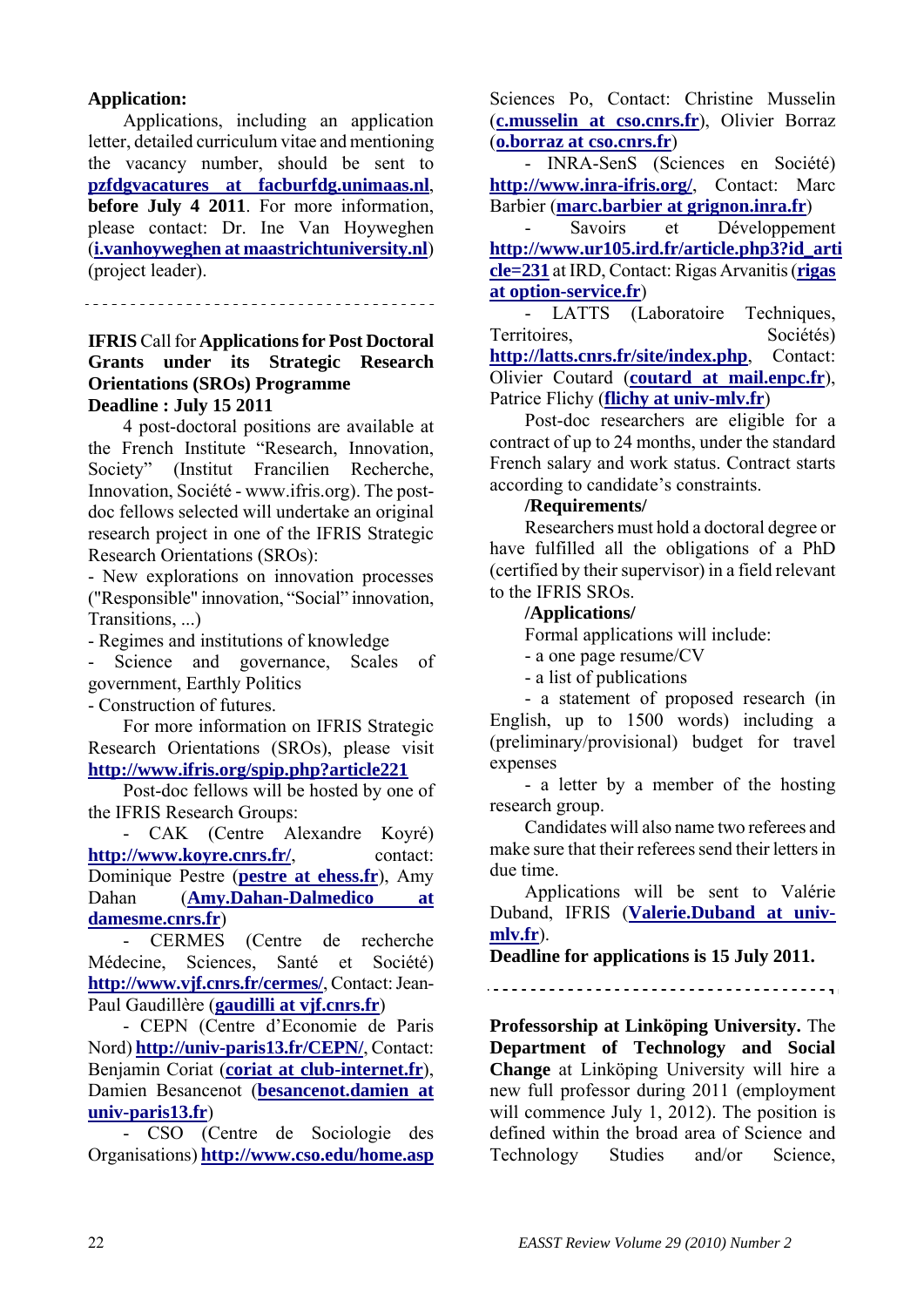Technology and Society. As yet the position has not been announced but this notification is posted as it will be, in February 2011, before this website is updated again.

For information about the Department of Technology and Social Change, please see: **<http://www.tema.liu.se/tema-t?l=en&sc=true>**. This is also where the position will be advertised in February 2011. For further information, please contact Jenny Palm (**[jenny.palm@liu.se](mailto:jenny.palm@liu.se)**).

**The Innovation Studies Group at Utrecht University** would like to draw your attention to these upcoming positions and invite interested candidates to contact Dr. Alexander Peine (email: **[a.peine@geo.uu.nl](mailto:a.peine@geo.uu.nl)**; Tel: +31 30 2532782) or Prof. Dr. Harro van Lente (e-mail: **[h.vanlente@geo.uu.nl](mailto:h.vanlente@geo.uu.nl)**); Tel: +31 30 2537807). **Post-doctoral position: Socio-technical scenarios and strategy articulation in the fields of Nanomedicine and energy** (full-time for the duration of 18 months). While the shape of nanotechnology applications and their eventual embedding in society and economy are uncertain, controlled speculation about applications and impact is possible with the help of socio-technical scenarios (see the results of the TA NanoNed program, **[www.nanoned.nl](http://www.nanoned.nl/)**). Socio-technical scenarios as a constructive technology assessment approach build on insights from science, technology and innovation studies and on stakeholder knowledge. The postdoc will develop scenarios and organize stakeholder workshops aimed at articulation of strategic implications and potential impacts in the areas of Nanomedicine and energy. The project will be conducted in cooperation with a parallel project at the University of Twente. **PhD-positions: Articulation of sustainability in Nanomedicine and energy** (full-time for the duration of 4 years). The PhD project will explore the co-evolution of nanotechnology and articulations of sustainability in the fields of Nanomedicine and energy. While it is common knowledge that technology co-evolves with societal and individual needs, little is known about the early dynamics of this co-evolution. This project strives to illuminate these early dynamics by zooming in on the articulation of sustainability in the two complementary fields of Nanomedicine, where sustainability is related to the increasing pressure on health care systems in aging societies, and energy, where sustainability is defined by the quest to alter current regimes of energy production and use. To this end, the project will address how these broad ideas of sustainability are articulated and translated into more concrete ideas of "needs" as they are aligned with forms and definitions of nanotechnology in the ongoing streams of R&D activities and projects in the field.

**The Leo Apostel Centre for Interdisciplinary Studies (Brussels University)** offers **Post Doc positions and PhD scholarships** in a broad range of research fields including science and technology studies. See **[http://www.vub.ac.be/CLEA/news/joboff](http://www.vub.ac.be/CLEA/news/joboffers) [ers](http://www.vub.ac.be/CLEA/news/joboffers)**.

# News from the field

Dear colleagues

We are pleased to share some brief updates on our work which we hope will be of interest to you.

# **Behaviour and Practice Research Group launched**

The Behaviour and Practice Research Group is based in the Business School at Kingston University. The group has two key objectives: the development of interdisciplinary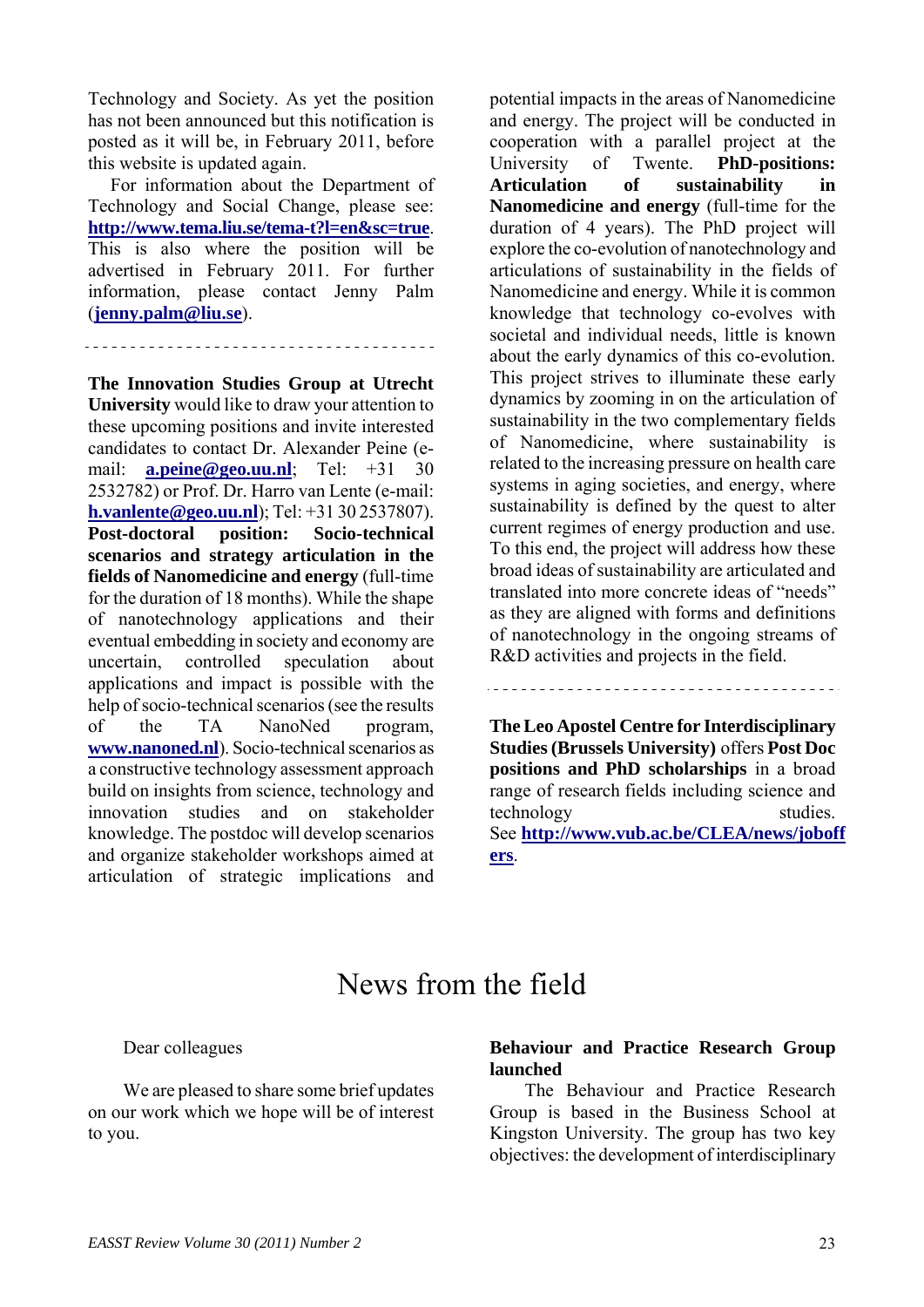theoretical and conceptual insights that emphasise the social dimensions of the shaping of behaviour and practice, and the development, implementation and evaluation of new interventions that employ these insights. The group brings together the Smart Communities and CHARM projects, and other work.

More about the BPRG **[http://business.kingston.ac.uk/research/resea](http://business.kingston.ac.uk/research/research-groups/behaviour-and-practice-research-group) [rch-groups/behaviour-and-practice](http://business.kingston.ac.uk/research/research-groups/behaviour-and-practice-research-group)[research-group](http://business.kingston.ac.uk/research/research-groups/behaviour-and-practice-research-group)**

#### **Smart Communities launched**

Smart Communities, funded by the RCUK/ESRC Energy and Communities Collaborative Venture, is a community action project that applies practice theory with the objective of reducing household energy consumption. The project was launched by local MP Zac Goldsmith at a celebration event on 27 May 2011.

More about Smart Communities **<http://www.smartcommunities.org.uk/>**

More about the launch **[http://www.kingston.ac.uk/pressoffice/news/](http://www.kingston.ac.uk/pressoffice/news/203/31-05-2011-mp-zac-goldsmith-launches-research-to-help-families-go-green.html) [203/31-05-2011-mp-zac-goldsmith-launches](http://www.kingston.ac.uk/pressoffice/news/203/31-05-2011-mp-zac-goldsmith-launches-research-to-help-families-go-green.html)[research-to-help-families-go-green.html](http://www.kingston.ac.uk/pressoffice/news/203/31-05-2011-mp-zac-goldsmith-launches-research-to-help-families-go-green.html)**

#### **All three CHARM studies underway**

CHARM, funded by the EPSRC/RCUK Digital Economy Programme, examines the ways in which sophisticated digital technologies can be employed as tools within the social norm approach. CHARM conference papers and working papers can now be downloaded from the CHARM website.

More about CHARM:

**<http://www.projectcharm.info/>**

## **Practices and the environment: performing sustainability and doing STS**

We are pleased to share some of the presentations from the Practices and the environment: performing sustainability and doing STS track that was organised by the

research group at the European Association for the Study of Science and Technology (EASST) conference in Trento, in September, 2010.

More about the track: **<http://business.kingston.ac.uk/easst-track>**

# **PhD study in BPRG**

The BPRG invites high quality applications for PhD study in relevant areas. We would be grateful if you could forward this message to any appropriate Masters students or cohorts. For discussions of PhD study, please contact

Ruth Rettie: **[r.rettie at kingston.ac.uk](http://lists.easst.net/listinfo.cgi/eurograd-easst.net)** or Kevin Burchell: **[k.burchell at kingston.ac.uk](http://lists.easst.net/listinfo.cgi/eurograd-easst.net)**.

With best wishes, Professor Ruth Rettie, Director Dr Kevin Burchell, Deputy Director **[bprg at kingston.ac.uk](http://lists.easst.net/listinfo.cgi/eurograd-easst.net)**

The **British Society for the History of Mathematics** is pleased to announce the biennial **Neumann Prize for 2011**. The prize is awarded for a book in English (including books in translation) dealing with the history of mathematics, aimed at a broad audience and published in 2009 or later. The prize is named in honour of Peter M. Neumann O.B.E., a former President and longstanding contributor to the Society. The winner of the prize of £600 will be announced in autumn 2011. Nominations for the prize are invited from individuals and publishers. Nominations should be sent to the chair of the judging panel, Martin Campbell-Kelly at **[m.campbell](mailto:m.campbell-kelly@warwick.ac.uk)[kelly@warwick.ac.uk](mailto:m.campbell-kelly@warwick.ac.uk)**. Publishers should send three copies of their nominated book(s) to Professor Martin Campbell-Kelly, Chair: BSHM Neumann Prize, Department of Computer Science, Warwick University, Coventry CV4 7AL, United Kingdom.